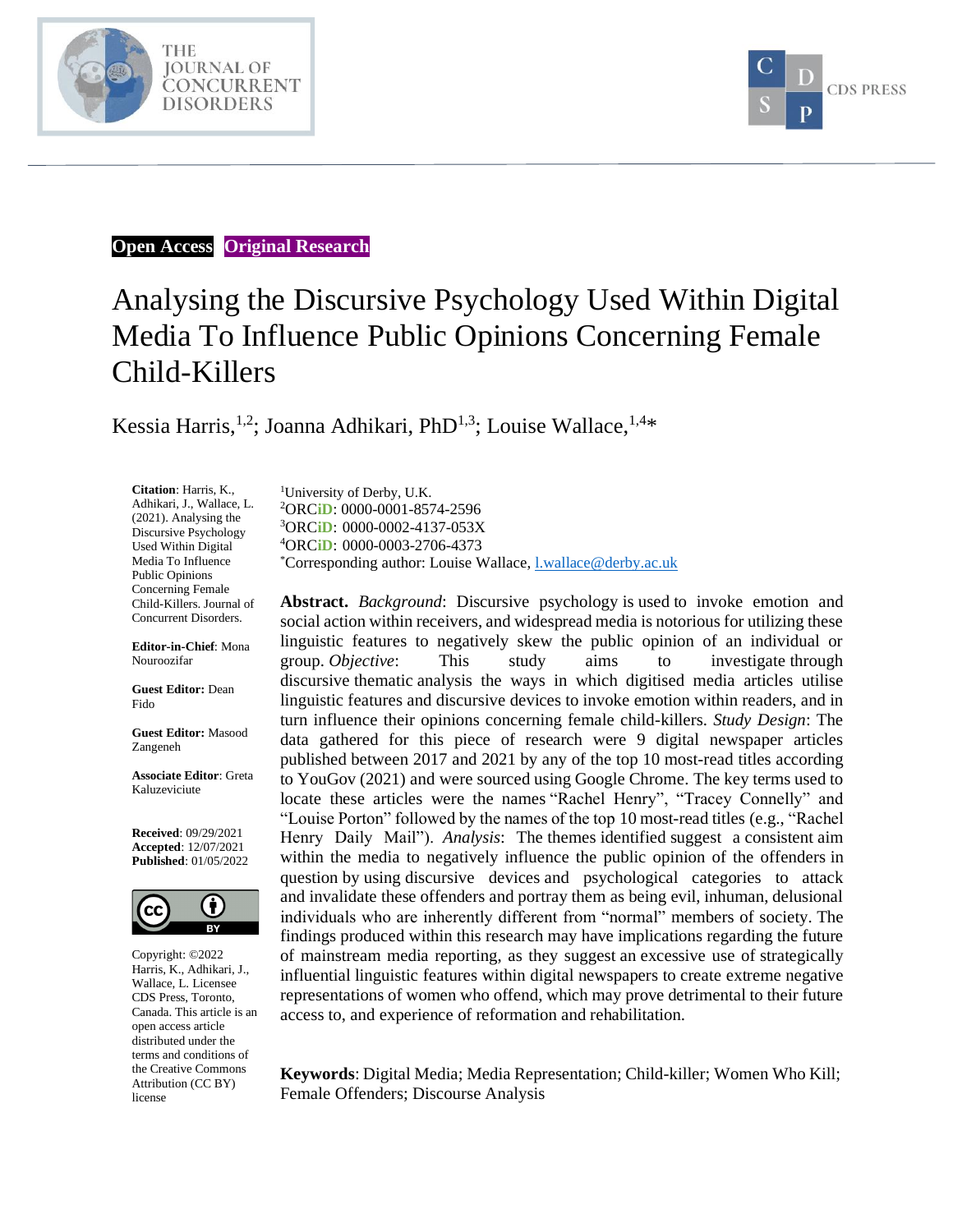#### **Introduction**

The media possesses the ability to influence public opinion, beliefs, decision-making and even emotions through the use of imagery, presentation of emotions and 'desirable' behaviours – particularly within advertising – and all forms of discourse (Green & Clark, 2013; Nabi, 2017; Naskar et al., 2020; Utz et al., 2013). These techniques are regularly used to paint certain groups of individuals in an undesirable light, which, when considering the fact that the role of newspapers is supposedly to inform the public and enable them to make judgments of their own, could be considered unethical (McManus, 1997; Tang, 2012). For example, newspaper articles have been known to depict welfare recipients as being undeserving scroungers, and drains on society, as well as being the cause of their own poverty, stressing cultural factors and inducing victimblaming (de Goede, 1996; Tihelková, 2015). Similarly, Thornton and Wahl (1996) reported that newspaper articles were prone to sensationalizing crimes committed by individuals with mental disorders. This was shown to negatively impact public opinions on this subgroup and encourage harsher attitudes towards these individuals, by providing dramatic and distorted images that emphasise dangerousness, criminality, and unpredictability (Stuart, 2006). It has been demonstrated that the media, particularly in the form of newspaper articles, is capable of negatively skewing readers' views, which can jeopardize lives and create defamation of careers (Matusitz & Breen, 2007), by inducing negative emotions within them which they can then associate with the subject matter of the article, e.g., offenders suffering with mental disorders.

One group in particular who have been known to face public outrage due to carefully executed media representation is that of criminal offenders. DiBennardo (2018) reported that media articles often use child victims of sexual offences as a rhetorical tool to emphasize the "predatory" nature of offenders and justify retributory violence or harsh legal punishment against sexual predators. Similarly, Wilczynski and Sinclair (1999) noted the way in which media articles individualised and demonised child abusers with little to no coverage of the social causes of abuse, nor steps that could be taken to prevent it, in order to "promote law-and-order agendas", and moral panic (Francis & Taylor, 2017). This would suggest that the media prioritises demonising offenders and invoking hatred and outrage among members of the public, rather than utilising their vast platforms to spread information on the potential risk factors and early indicators of an abusive individual or relationship (Lonne & Parton, 2014). Malinen et al. (2012) similarly acknowledged that sensationalising sexual crimes within the media and the lack of genuinely informative reporting in this area results in negative community attitudes towards released sex offenders, regardless of the nature of their offense, and therefore may create barriers to community re-entry. It can be argued that these harsh media portrayals are unethical, especially for the offenders in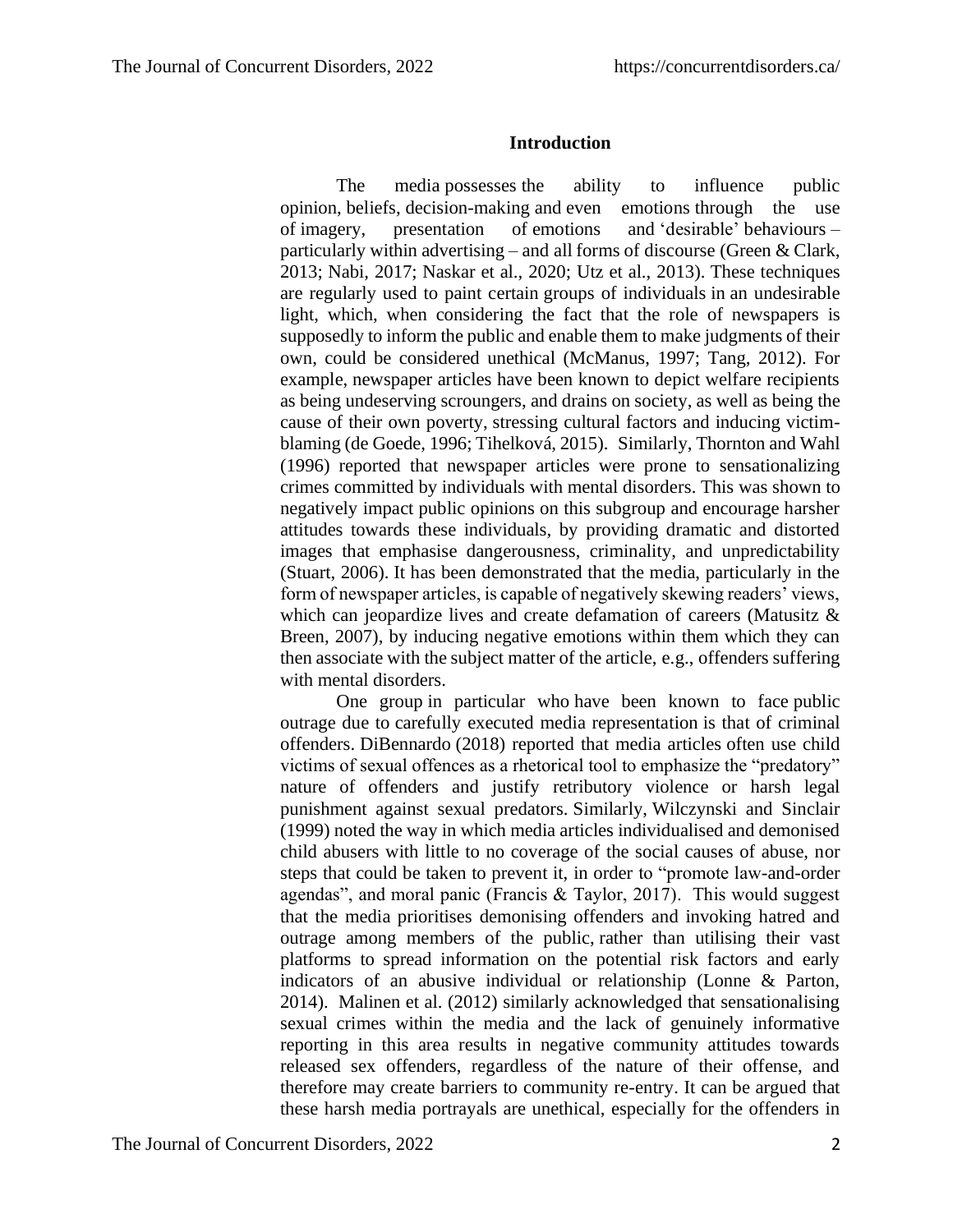question, as a failure to reintegrate themselves within their communities may cause strain and in turn result in recidivism (Palermo, 2009; Willis & Grace, 2008), as well as potentially helping to create a self-fulfilling prophecy of deviance and offending which may also result in further recidivism (Farrell & Swigert, 1978; Schultz, 2014).

However, emphasis within the media is not always so eagerly placed on the severity of the offence. It is also common within the media to attribute blame and encourage public disdain based on a suspect or offender's personal characteristics or lifestyle than the crime committed, should they fit the criteria for what is seen within society as being linked with criminality – for example, racial and ethnic minorities have been overrepresented as offenders within the news (Grosholz & Kubrin, 2007; Peck, 2016), and underrepresented as victims (Weiss & Chermak, 1998). It would appear that within the media, tools are used to demonise those of particular characteristics and those who behave in an antisocial manner, sometimes through graphic depictions of crimes committed against innocent and potentially vulnerable victims, such as violent or sexual offences committed against children (DiBennardo, 2018), and through the relation of an individual's ethnic background or cultural differences, including religious beliefs (Habib et al., 2020). Despite the differences in the specific methods used to highlight these individuals, Grosholz & Kubrin (2007) note that the general media had found one aspect of criminal offenders that they could agree on; they were mostly male.

This brings to mind the question of female offenders and whether the media portrays them differently to their male counterparts. This has been explored by researchers such as Ajzenstadt & Steinberg (1997), whose study noted that Israeli newspapers indirectly feminized female offenders, emphasizing their physical appearance, behaviour, and performance as mother, wife and housewife, even when they had committed serious crimes, and Brennan & Vandenberg (2009), whose research found that stories about white female offenders were more likely to contain excuses or reasoning for their alleged or actual offenses and were, therefore, more likely to take on an overall favourable tone than stories about minority female offenders. Frei (2008) went on to claim, very much in line with the aforementioned findings, that female sexual offences did not appear to be taken very seriously within the media. But these findings have yet to consider in any depth, the media representations of women who have committed crimes against the most notoriously innocent victims. What does the media have to say about women who kill children?

The use of discourse for the purpose of invoking emotion and social action within other individuals has been studied extensively, considering discourse both inside and outside of the media (Björninen et al., 2020; Breeze, 2019; Chiluwa & Ifukor, 2015). For example, Weigand (2004) conducted a discourse analysis of a series of utterances between an uncle and his nephew, which took place after they had a mild disagreement. The researcher reported that the use of grievance and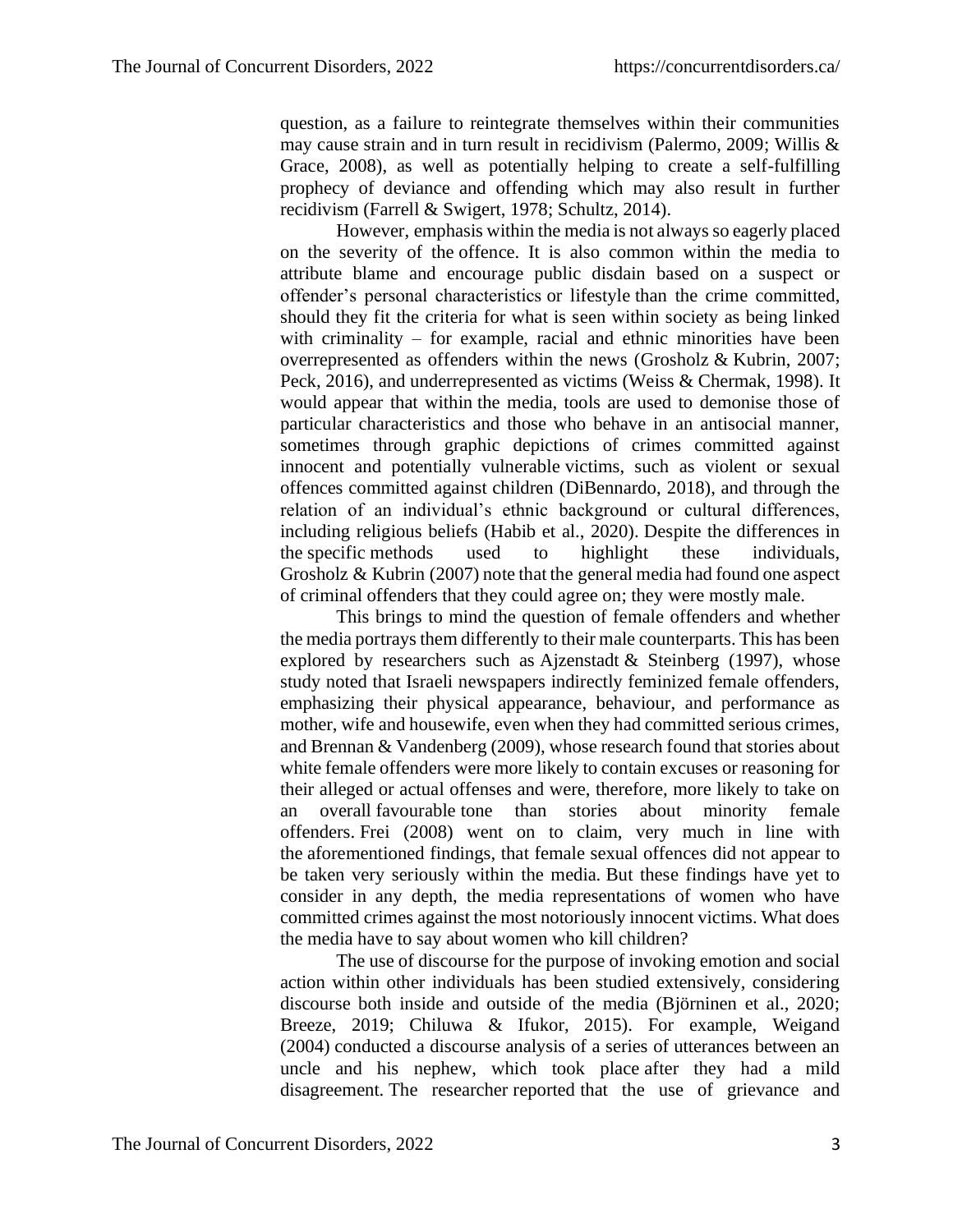conciliation discourse within the conversation, such as the nephew admitting to his errors, led to an immediate decrease in the emotional tension, which then resulted in consensus, and therefore social harmony was soon restored. However, this particular piece of research focuses solely on the use of discourse between two persons and fails to consider the ways in which discourse could be used to invoke emotion within a large group of people, such as the general public. Augoustinos et al. (2011), however, conducted an analysis of the linguistic features identified within a public apology which was given by an Australian Prime Minister, considering the ways in which discursive devices helped to justify the apology, and invoke empathy and identification within the readers – who, in this case, were members of the general public. Unfortunately, this study is one of very few which specifically considers the influence of linguistic features on public opinion. The findings from both of the aforementioned studies are informative, however they are also limited because both pieces of research focused solely on the ways in which linguistic features can be used to invoke positive emotions within a reader, such as empathy. However, these studies fail to consider the ways in which the written word could utilize discourse to invoke negative emotions in order to influence the reader's opinion and social action.

On the other hand, some researchers have considered the ways in which individuals are portrayed within the media to negatively influence public opinion. Easteal et al. (2015) investigated the presence of patriarchal myths and values in the media portrayals of women who kill, claiming that "Generally, women who commit murder are, in some way, portrayed as an aberration of true womanhood — as either 'bad' or 'mad'." (Easteal et al., 2015, p.31). This research also noted the extensive use of sensationalized images when it came to reporting these women, all of which were images that depicted debauchery and even vampirism in order to reinforce the notion that women who offend are unnatural and therefore easily distinguishable from the everyday woman. Similarly, Heidensohn (2000) remarked that sensationalized imagery is used to associate evil and depravity with women who offend. Prior to this, Heidensohn (1991) made the claim that criminal convictions are significantly more stigmatising for women, as well as remarking that in court, women are treated as being "doubly deviant", and their actions are more often explained in psychopathological terms, as though there is an absence of free will and reasoning within women who offend. Unfortunately, whilst these studies shed light on an underrepresented population and have produced relevant findings in the field of female offender media representation, they have not included discursive methodology to investigate the ways in which the written portrayal of these offenders could impact public opinion.

Constructionist discursive psychology is defined by Edwards (1999) as the branch of psychology concerned with how people describe and invoke emotions within everyday talk and text. However, this area of study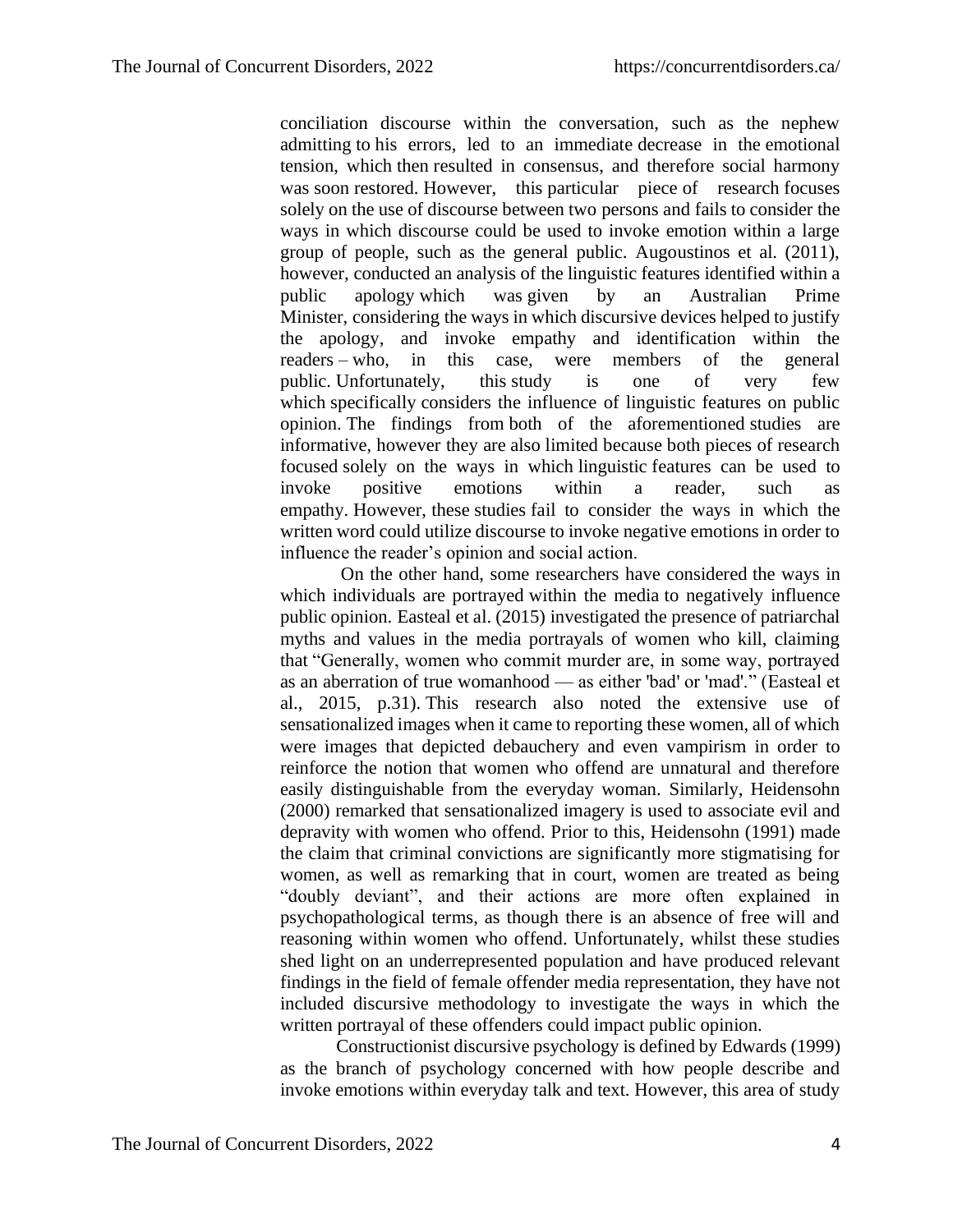is not to be confused with the study of how talk and text may explain or reveal underlying cognitions within an individual (Edwards & Potter 1992). The constructionist epistemology of discursive psychology views emotions as being socially constructed, and therefore aims not to treat everyday discourse as a pathway to cognition, but to focus instead on the role of discourse in invoking and influencing emotions and social action within others through the use of discursive practices – for example, blaming and accusing, or accounting for absence and error (Edwards & Potter 1992). Discursive devices are defined by Wiggins (2016) as being the core analytical tools of discursive psychology that enable us to examine the discursive production of psychological and social actions. The devices considered in this paper are in line with those identified in the comprehensive list devised by Wiggins (2016).

Furthermore, examples of studies which do analyse the use of discursive devices in particular are limited. A study in which the methodology mirrored more closely and resembles the constructive epistemology of discursive psychology is the work of Berrington & Honkatukia (2002). Their research further supported the earlier claims of Easteal et al. (2015) and Heidensohn (1991) by stating that violent women are viewed as being "exceptional, unnatural and doubly deviant" (Berrington & Honkatukia, 2002, p.50). The paper goes on to mention that this particular type of portrayal suggests that not only have these female offenders broken the law, but they have also transgressed the norms and expectations associated with appropriate feminine behaviour. This ties in closely with the findings produced by Boritch (1992) which suggested that the court has punished female offenders not only for violating the law but also for deviating from their "motherly" roles and, therefore, for being "bad" mothers. Similarly, Schur (1984), noted that labels such as bad, evil, and deviant are applied to stigmatize and condemn women who are perceived to have failed to fulfil their gender roles or duties. These researchers claimed that usually, in cases involving female violence, the media displays the offender as being either an "evil monster" or a "poor thing". This both creates and enforces the assumption that in order for a woman to commit a crime, she must be one of two things: she must be either inherently evil or seriously mentally ill, and there is little-to-no consideration of the intricate details of the crimes committed, nor the potential causes or reasonings behind them, once again ignoring the presence of free will within women who offend (Easteal et al., 2015).

However, whilst there has been a small variety of research concerning the media representation of women who kill, there are significant gaps in the literature. Firstly, the majority of the previous research in this field fails to utilize the constructionist epistemology of discursive psychology, by neglecting to consider the use of psychological categories and discursive devices for invoking emotion and influencing opinion. Another notable gap in this literature exists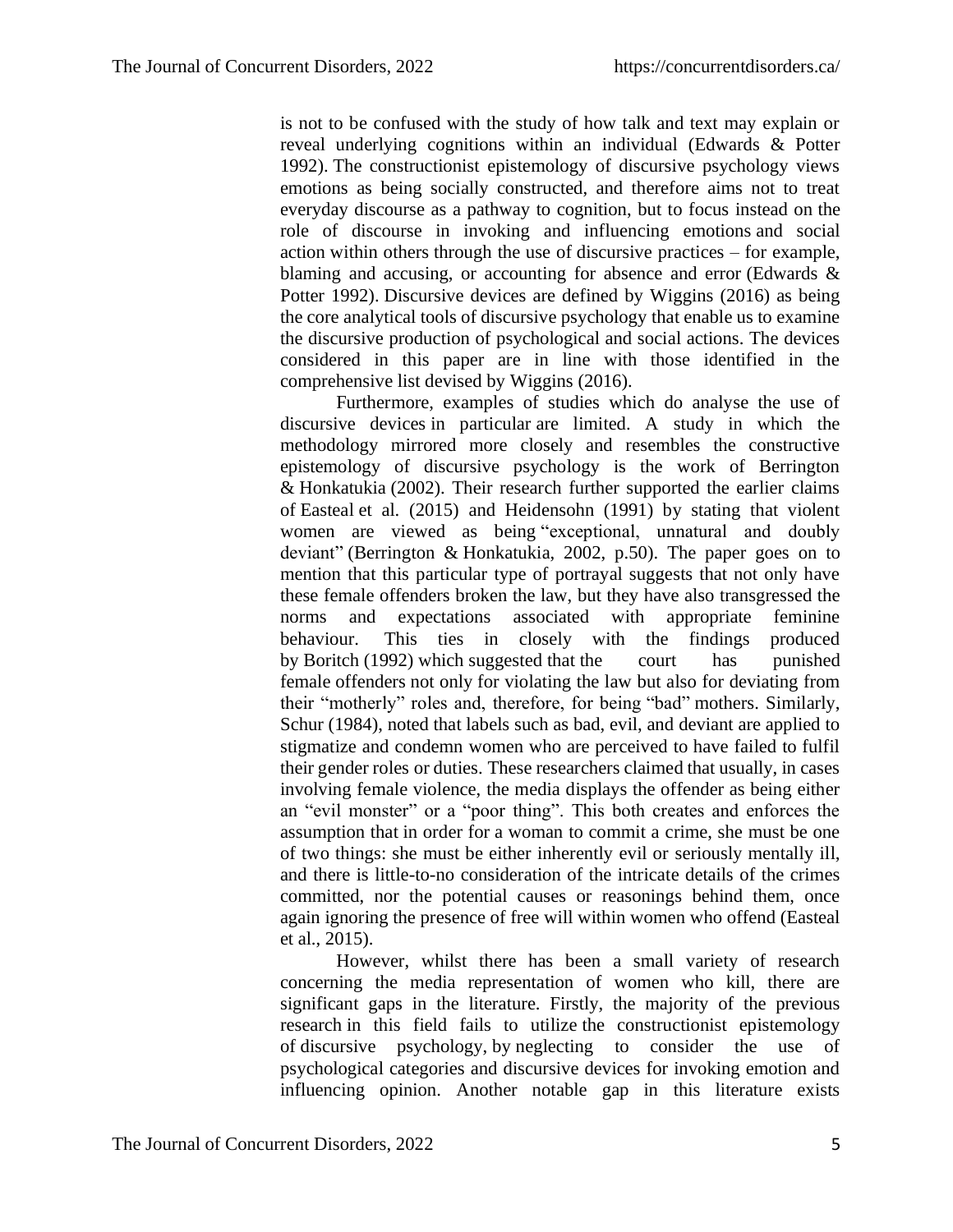because whilst some of these studies are concerned with women who offend, there is a lack of investigation into whether or not the dominant discourses, discursive devices and psychological categories differ from what has previously been measured when specifically concerning women who offend violently in general or violently against children. As such, the purpose of this study is to investigate the ways in which the media, specifically in the form of digital newspapers, utilizes discursive devices and psychological categories to influence public opinions concerning female child-killers in line with the discursive devices identified by Wiggins (2016). This research was carried out with a view to considering how these media portrayals may impact the offenders in question later in life, as well as to consider the ethical concerns associated with these representations.

#### **Method**

## **Study Design**

This piece of research followed a qualitative study design, conducting a discursive thematic analysis using the constructionist epistemology of discursive psychology (Edwards & Potter, 1992). The process involved analysing the language utilized in a number of media articles concerning females who had killed their children, in order to identify potential themes in the way that these offenders are represented and investigate the way that psychological categories and discursive devices (Wiggins, 2016) are used to invoke emotion and social action within the reader. The qualitative approach to this research was selected because qualitative methods are known to produce more detailed and insightful results, due to the lack of statistic-related limitations which are commonly faced by quantitative methods (Forman et al., 2008).

The discursive thematic analysis method itself was chosen because it allows for a simple yet insightful investigation into the linguistic features used within a text and can contribute to a range of applied questions and address broader critical issues related to ideology and asymmetry (Edwards & Potter, 2020). This is due to the fact that this form of analysis recognizes language as a function used to invoke emotion and social action but acknowledges that it is not necessarily a reflection of the emotion or cognition within the writer (Edwards  $\&$  Potter, 1992). This therefore eradicated the need to explore the thoughts and feelings of the authors of the articles used and allows for more focus on the purpose of the language itself, and what it aims to convey to the reader.

## **Data and Sampling:**

The data used in this research was sourced from the internet using systematic sampling online through the Google Chrome search engine in order to locate digitized newspaper articles concerning Rachel Henry, Tracey Connelly and Louise Porton. Each of the articles selected was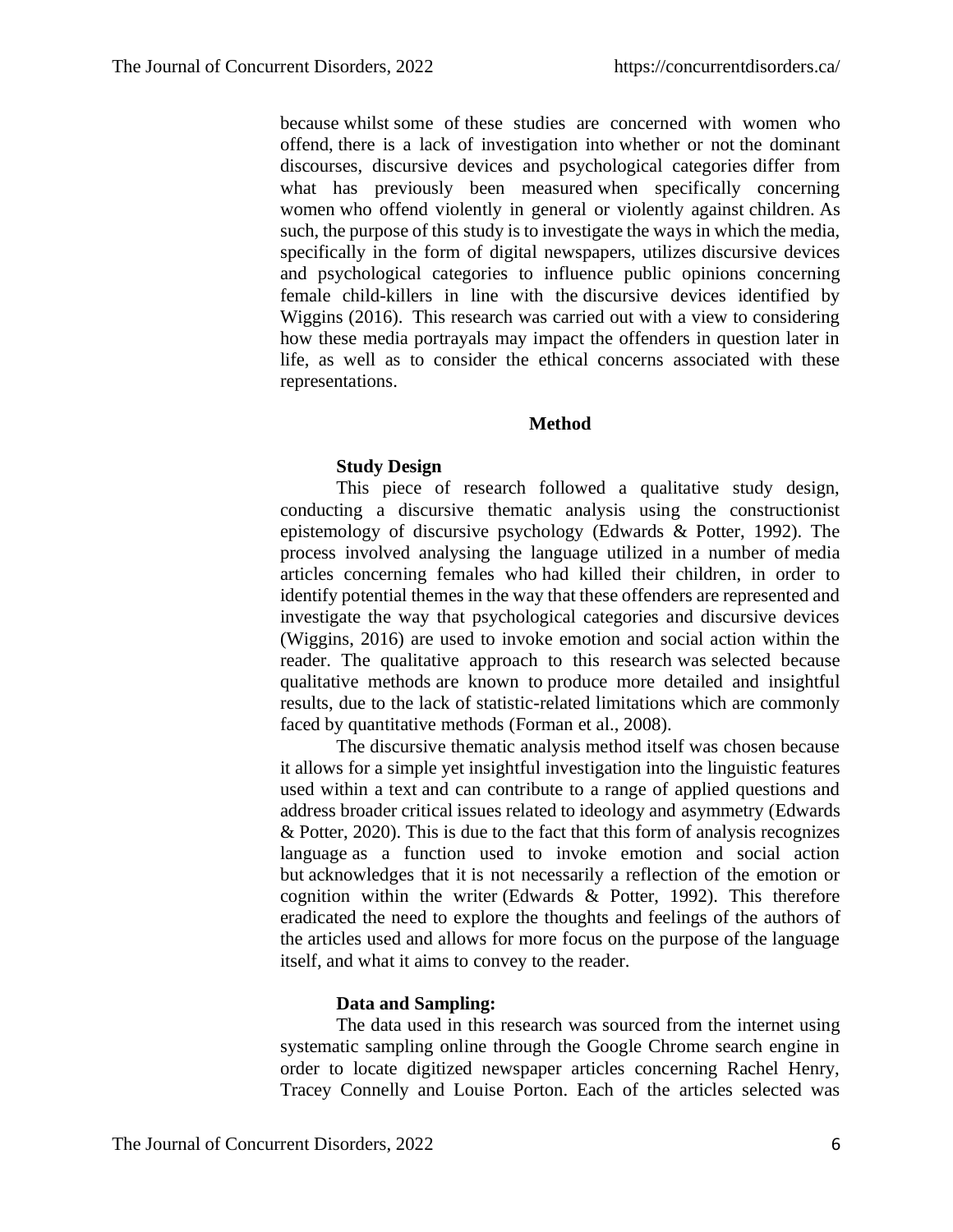published by any of the newspaper companies that fall under the category of top 10 most popular titles, according to YouGov (2021). The list of these top 10 most read titles is as follows: Metro, The Guardian, The Times, The Independent, Daily Mail, Sunday Times, Sunday Telegraph, The Sun, The Daily Mirror, Financial Times. The key terms used to locate these articles using the search engine were the names of each of the top 10 most read titles, accompanied by the terms "Rachel Henry" and "Tracey Connelly" and "Louise Porton" (e.g., "Rachel Henry Daily Mail"), as these are the names of three relatively well-known women responsible for the deaths of their children, whose cases received a significant amount of publicity within the UK. All articles were published between 2017 and 2021. This time frame was selected in order to ensure that no outdated samples may be analysed, as it is recognised that the language commonly used within the media has been known to change and evolve over time (Westin, 2016., Spina, 2013), particularly when reporting on forms of violent crime (Lewis, 2005). Articles with a word count of under 250 words were excluded as these were deemed too short to provide representative and generalizable data. Three articles were sourced per killer, meaning that there was a grand total of nine articles.

The systematic sampling online method of data collection was selected in order to ensure that the data acquired comes from legitimately published articles from companies which are large enough they can not only accurately represent the language used by the general media, but also accurately represent the language most frequently read and received by, and therefore most influential to the general public (González-Carriedo, 2014; Paddock, 2004).

An advantage of using the systematic sampling online method of data collection is that it provides data from a range of different articles, published on different dates and by different authors, which therefore gives more insight into whether these women are represented similarly across multiple media platforms (Yoo, 2011). However, a limitation of using this method of data collection might be that it fails to consider other forms of potentially influential mass media such as televised and radio news. Because of this, this research was focused directly on the language used within text, rather than the language used within audible talk, which could limit the research somewhat as it eliminates the ability to identify certain discursive devices used in talk, such as pauses and hesitancy, for example. However, in this particular instance, this is not a significant issue because the contents of the articles examined in this study, when covered on other media platforms such as the television, would likely be scripted, and therefore allow for less audible discursive devices, such as hesitancy. The data was collected under ethical conditions, with each article correctly referenced and sourced from legitimate, published articles.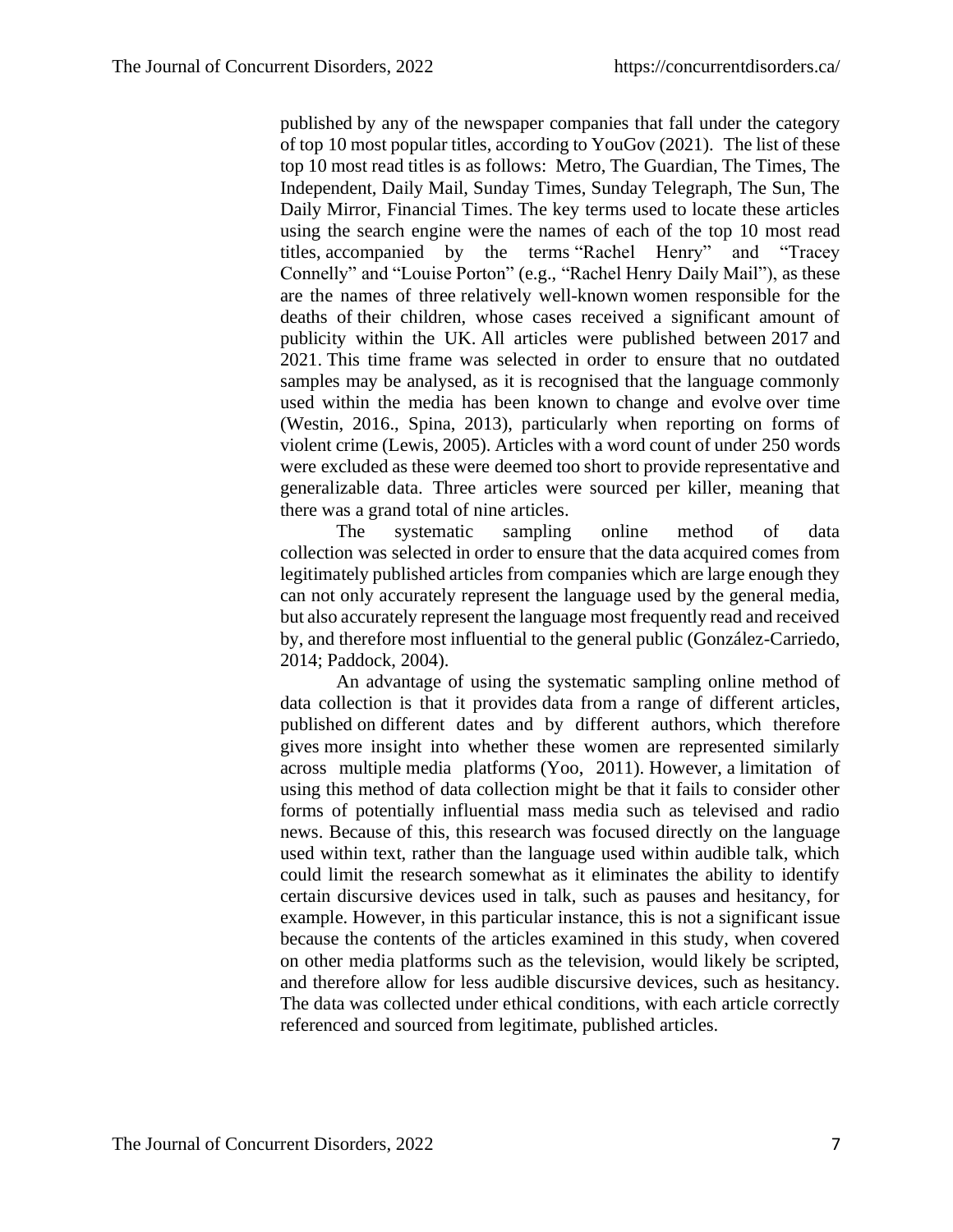#### **Results**

The process of thematic discursive analysis allowed for the identification of two main themes throughout the nine articles in the sample, including [1] 'Categorizing Women Who Killed Their Children as Being "Evil" to Encourage Public Disdain and Minimize the Sympathy Felt for Them' (subtheme was 'Invalidating and Dehumanizing Women Who Killed Their Children to Reinforce the Notion that Female Offenders Are Inherently Abnormal'), and [2] 'Depicting Women Who Killed Their Children as Having Been "Bad Mothers" Prior to Their Offending' (subtheme was 'Drawing on the Offenders' Sex Lives to Suggest that Their Promiscuity Made Them Bad Mothers to Reinforce Societal Values and Stereotypes'). These themes and subthemes are presented in Table 1., which also details the number of articles in which these themes and subthemes were identified.

## **Table 1.**

*Themes and subthemes prevalent within the sample*

| <b>Main Themes</b>                                                         | <b>Subthemes</b> | <b>Number of articles which</b><br>displayed theme |
|----------------------------------------------------------------------------|------------------|----------------------------------------------------|
| Categorizing Women Who<br>Killed Their Children as Being                   | Invalidation     | 6                                                  |
| "Evil" to Encourage Public<br>Disdain and Minimize Public                  | Dehumanisation   | 6                                                  |
| Sympathy                                                                   |                  |                                                    |
| Depicting Women Who Killed                                                 | Promiscuity      |                                                    |
| Their Children as Having Been<br>"Bad Mothers" Prior to Their<br>Offending | Motherhood       | 5                                                  |

Discursive devices identified within the extracts have been highlighted in **bold.**

## **Theme 1 - Categorizing Women Who Killed Their Children as Being "Evil" to Encourage Public Disdain and Minimize Public Sympathy:**

This section of the analysis considers the ways in which discursive devices are used to enforce the psychological category of "evil" and therefore inspire negative emotions within the reader and minimize sympathy felt for the offenders in question. The articles which most strongly represented the presence of this theme throughout were articles 3 (Spargo, 2020), 5 (Gammell, 2009), and 7 (Davies, 2019).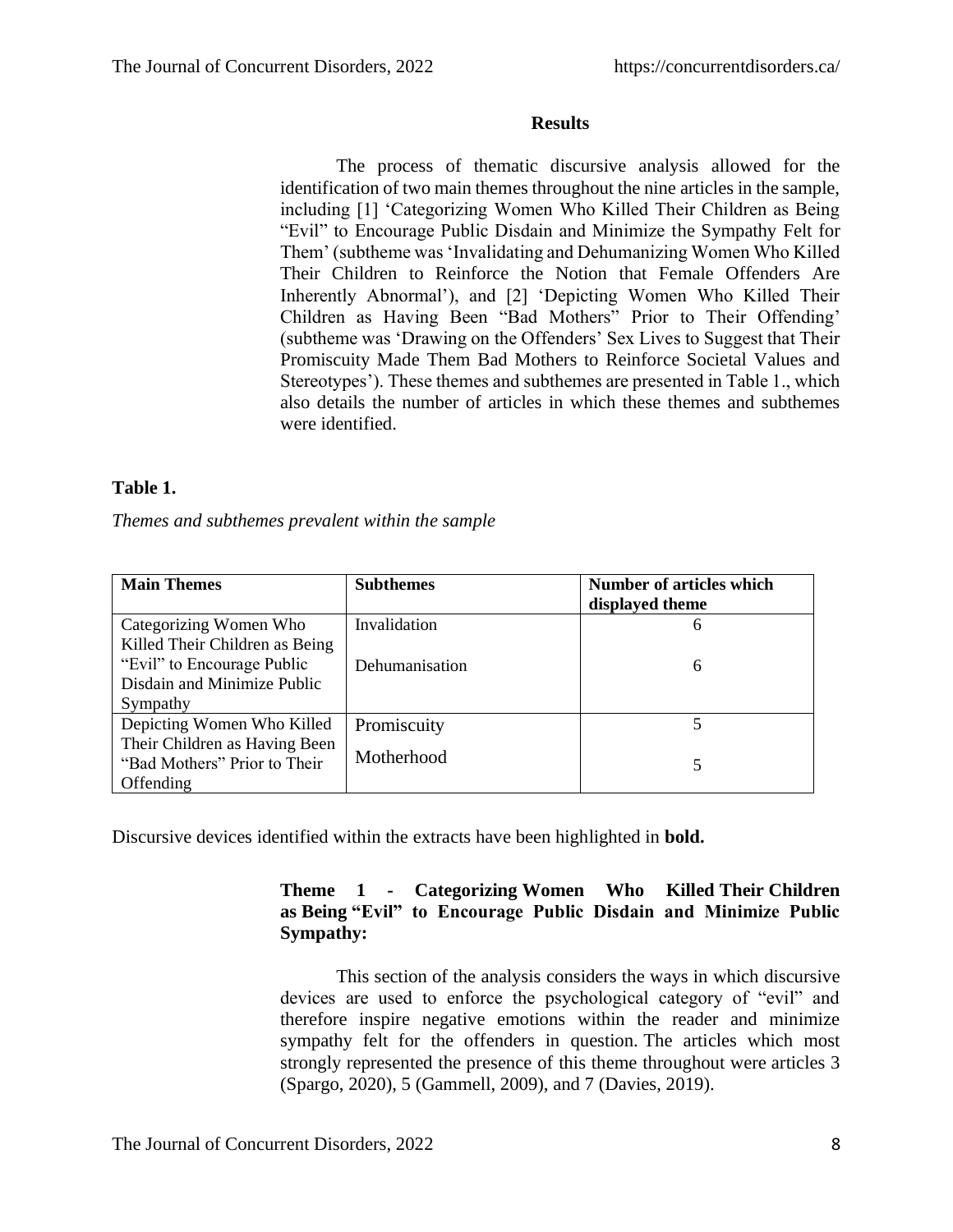*Extract A, sourced from Article 3 (Spargo, 2020):*

"**A devastated Pedro Rios** said that he had no idea **Rachel Henry was massacring their family** on Monday despite the fact that he was sitting in the next room because she sang over their screams until they drew their final breaths."

. . .

"**Rachel had allegedly stashed Mireya's lifeless body in a closet by then**, having suffocated her while fighting off the girl's brother, who punched his mother and demanded she stop"

Extract A sets out to invoke strong emotion within the reader from the beginning of the very first line, through the immediate use of the term "devastated". This emotional categorisation aims to inspire sympathy for the father of the victims of Henry's crimes and paints her as a harmful individual before the reader has a chance to discover what she stands accused of. This followed by what could be considered an extreme case formulation through the claim that Henry was "massacring their family", which implies several brutal, cold-blooded killings, creates an instant agentsubject distinction between victim and offender, designed to minimize the amount of sympathy felt for Henry herself. Later, the extract goes on to explain that Henry "stashed Mireya's lifeless body in a closet" - an interesting choice of terminology. The phrasing here portrays Henry as a heartless individual, who was cold to her children even after their deaths. Similarly, the use of the term "stashed", as opposed to something gentler, or more neutral, such as "placed" or "left" suggests that Henry was treating her child's body as an object to be hidden, which reinforces the notion that Henry is an evil, unloving individual who acted completely of her own volition and was aware of the severity of her actions all along, encouraging the reader to feel disdainful towards her.

*Extract B, sourced from Article 5 (Gammell, 2009):*

#### ". . . **Connelly showed scant emotion as the details of her son's life and death were given**.

Her **first sign of contrition** came on the day she was sentenced to a minimum of five years in prison: **"Every day of my life is full of guilt and trying to come to terms with my failure as a mother."**"

. . .

"**However, prison was a comfort for Connelly and she has piled on the weight**, eating chocolate, watching television and taking part in the odd pottery class."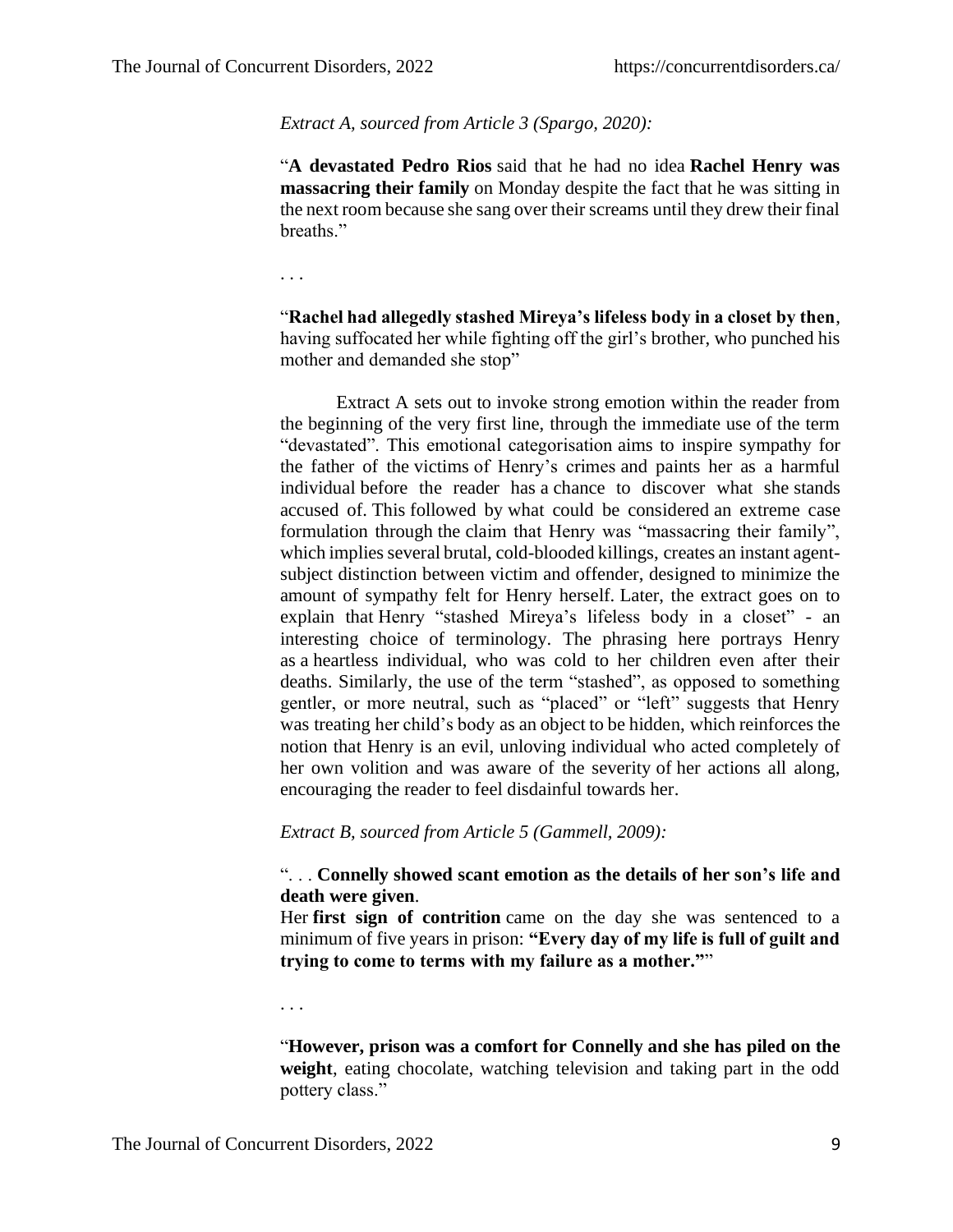Extract B begins by depicting Connelly as an evil and remorse-free individual through the use of what could be described as an affect display – or rather, a display of the absence of affect – by explaining that she showed "scant" or insufficient emotion during a discussion surrounding the life and death of her toddler. There is also evidence of minimization in the following line when the author claims that Connelly's "first sign of contrition" came on the day she was sentenced, followed by reported speech from Connelly herself to increase the factuality of this claim. However, this is problematic because realistically, the author alone cannot say whether this was Connelly's first sign of contrition, unless they personally had witnessed Connelly's behaviour during every moment leading up to her trial. This minimization exists to reinforce the idea that Tracey Connelly felt little-to-no remorse for the death of her child and is therefore inherently "evil". Furthering this, the author goes on to effectively debunk Connelly's claims to feeling remorseful through extreme case formulations. The phrase "prison was a comfort for Connelly" is very obviously speculation on the authors' part, for this is not reported speech. Similarly, remarking that Connelly has "piled on the weight" implies a luxurious lifestyle that has not actually been confirmed and the article fails to mention exactly how much weight was gained. These devices are designed to lead the reader to believe that Connelly is not being sanctioned harshly enough in order to further minimize the amount of sympathy felt for her.

#### *Extract C, sourced from Article 7 (Davies, 2019):*

"Jailing her for life with a minimum term of 32 years the judge, Mrs Justice Yip, described Porton's actions **as "evil" and "calculated".**"

. . .

. . .

"Porton had made **"sinister" internet searches at the time about death and breathing and drowning**. She had researched how long it took for body parts to go cold, Birmingham crown court heard."

"**The children's father,** Chris Draper, who never met Scarlett, **said in an impact statement he felt "broken" with "nothing to live for".**"

Extract C begins by informing the reader of the sentence Porton received, an informative detail which increases factuality whilst also indicating to the reader the severity of Porton's crimes to invoke shock and other negative emotions within the reader. The article goes on to include reported speech and corroboration from the judge herself who labelled Porton's actions "evil" and "calculated", implying a significant sense of premeditation, which readers can attribute to cold-blooded killers – this quote suggests that Porton's offences were not crimes of passion, but rather planned over time and therefore "evil". The extract later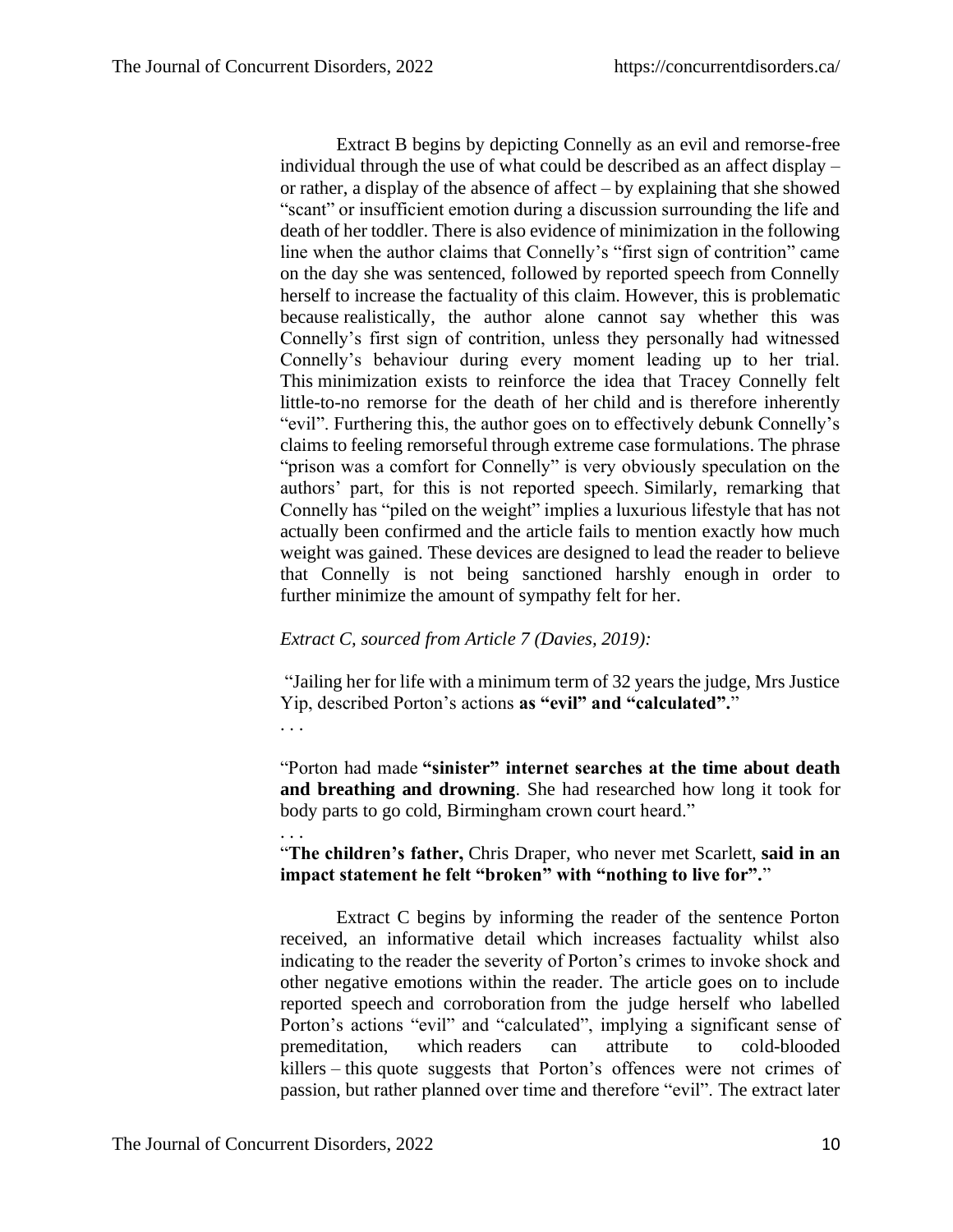describes Porton's internet searches as being "sinister", another term designed to inspire disgust and disdain within the reader, followed by the details of Porton's internet searches as if to prove this point. Finally, the extract focusses on the impact that Porton's actions have had on other people. Similarly to Extract A, Extract C utilizes reported speech from an individual whose quality of life has been negatively affected by Porton, emotionally categorising him as "broken" with "nothing to live for", which demonstrates his personal investment in the situation, and helps to create an agent-subject distinction between Chris Draper and Louise Porter, inspiring sympathy for the victims and therefore encouraging deeper hatred and a further lack of sympathy for the offender.

## *Subtheme 1.1 – Invalidating and Dehumanizing Women Who Killed Their Children to Reinforce the Notion that Female Offenders Are Inherently Abnormal:*

This section of the analysis is concerned with the use of dehumanizing terminology and the use of discourse to imply to the reader that the offenders in question are inherently different to "normal" functioning members of society. The articles which most strongly represented the presence of this theme throughout were articles 1 (O'Leary, 2020), 4 (Law, 2019), and 6 (Hall & Parker, 2019).

## *Extract D, sourced from Article 1 (O'Leary, 2020):*

## "**A monster mum sang to her children as she allegedly smothered them to death.**"

Extract D is short and simple yet reveals most of what we need to know about Article 1 very early on. The term "monster" is used to demonstrate the ghastliness of Henry's crimes by implying that she is inhuman, for only a monster could bring themselves to commit such offences. This aims to inspire shock and disdain, as well as to imply that there is an inherent difference between individuals like Henry and members of the general public, by suggesting that a woman like this must be a ruthless monster. Interestingly, after making this bold claim, the author goes on to use a hedging technique by adding that Henry "allegedly" smothered her children to death, which suggests that the media had no issue demonising Henry as an individual and as a woman, regardless of whether or not she was found guilty of committing the crime in question.

*Extract E, sourced from Article 4 (Law, 2019):*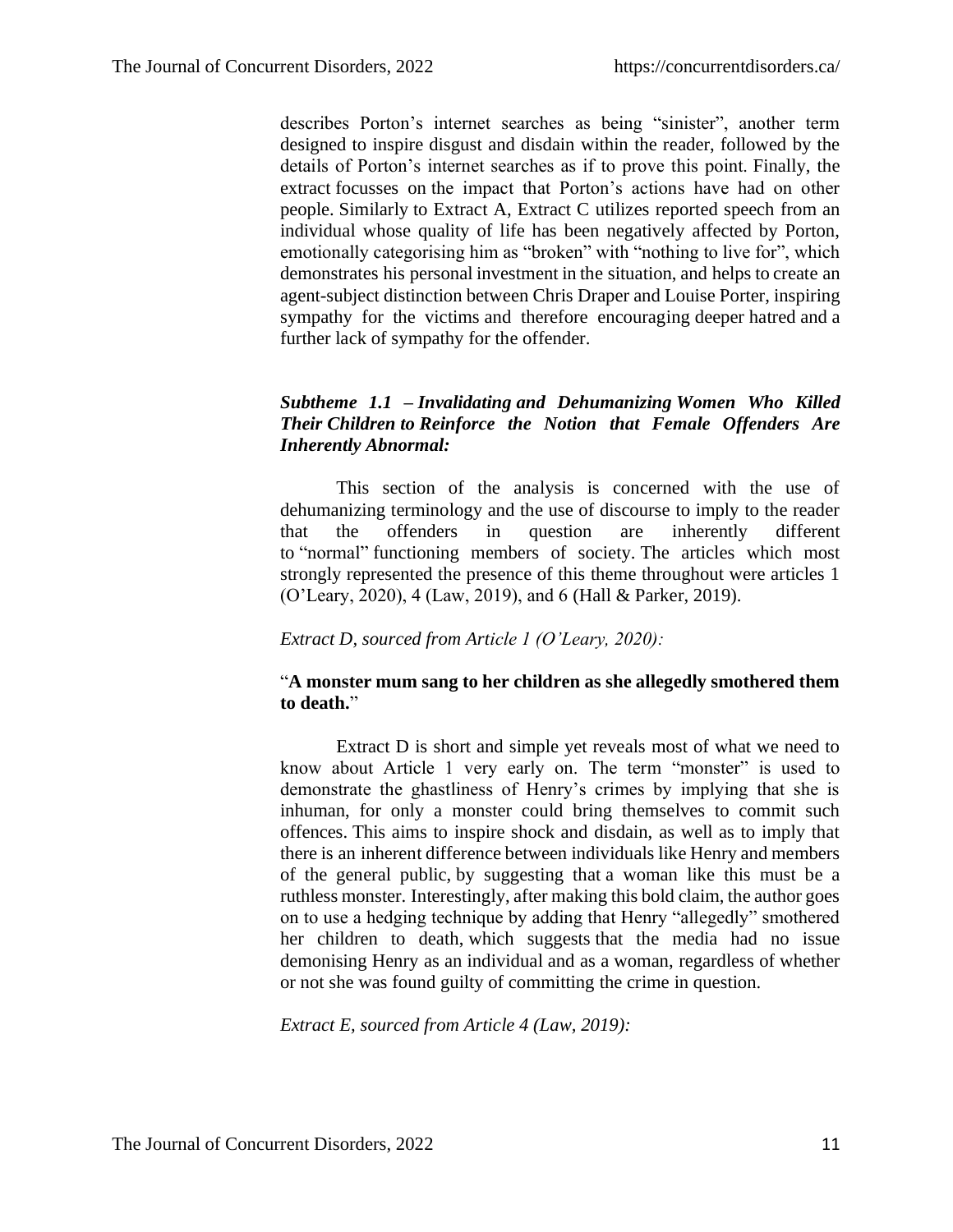#### "Earlier this year, **astonishing letters written from jail revealed how she dismissed her involvement in her son's death and detailed her friendship with mass murderer Rose West**.

She said **West, who killed at least 10 girls with husband Fred and buried them in their 'House of Horrors'**, had been helping her to lose weight."

Extract E appears to take on a more subtly comparative tone. The extract very vaguely touches on Connelly's failure to provide any real insight into her feelings or reflections regarding her involvement in her son's death, which ties in with the process of categorising Connelly as "evil" (See Discussion), and then quickly goes on to introduce Connelly's newfound "friendship" within the prison. The author paints a grisly image of Rose West, not just by immediately introducing her as being a "mass murderer" but also by including information regarding her offences, such as "West who killed at least 10 girls . . . "and buried them in their House of Horrors". These detail devices are designed to invoke shock and contempt within the reader initially, as well as to eventually encourage them to begin comparing the two offenders. Where Connelly was found responsible for one death, the reader is now encouraged to view her as being equally as evil and inhuman as one of the most famous female killers within the UK. In order to emphasise this, the author addresses West's victims as "girls" rather than "women", to inform the reader that her victims were children, solidifying the connection found between West and Connelly, and almost suggesting that in the case of monsters, it takes one to know one.

#### *Extract F, sourced from Article 6 (Hall & Parker, 2019):*

## "**A source told the Daily Star: "Her fury when she was told was intense. It was a wild tantrum.**

"**She's not scared of a row and she's had plenty**. She walks around like she owns the place.""

"But the **parole board clearly thought she was deluded, lacked remorse and saw she still couldn't take responsibility** for what she did to her baby boy."

Extract F begins with some very vague reported speech of an affect display from an anonymous source, consisting of the emotional categorisation of Tracey Connelly as being furious. Her anger is described as being "intense", followed by what may be an example of extreme case formulation through the description of her reaction as being a "wild tantrum". The use of the word "wild" here almost implies an animalistic element to her behaviour, once again perpetuating the idea that there is something feral and inhuman about Connelly. This is then followed by the term "tantrum", which is commonly attributed to children – a clear demonstration of the article's aims to portray Connelly as immature and

. . .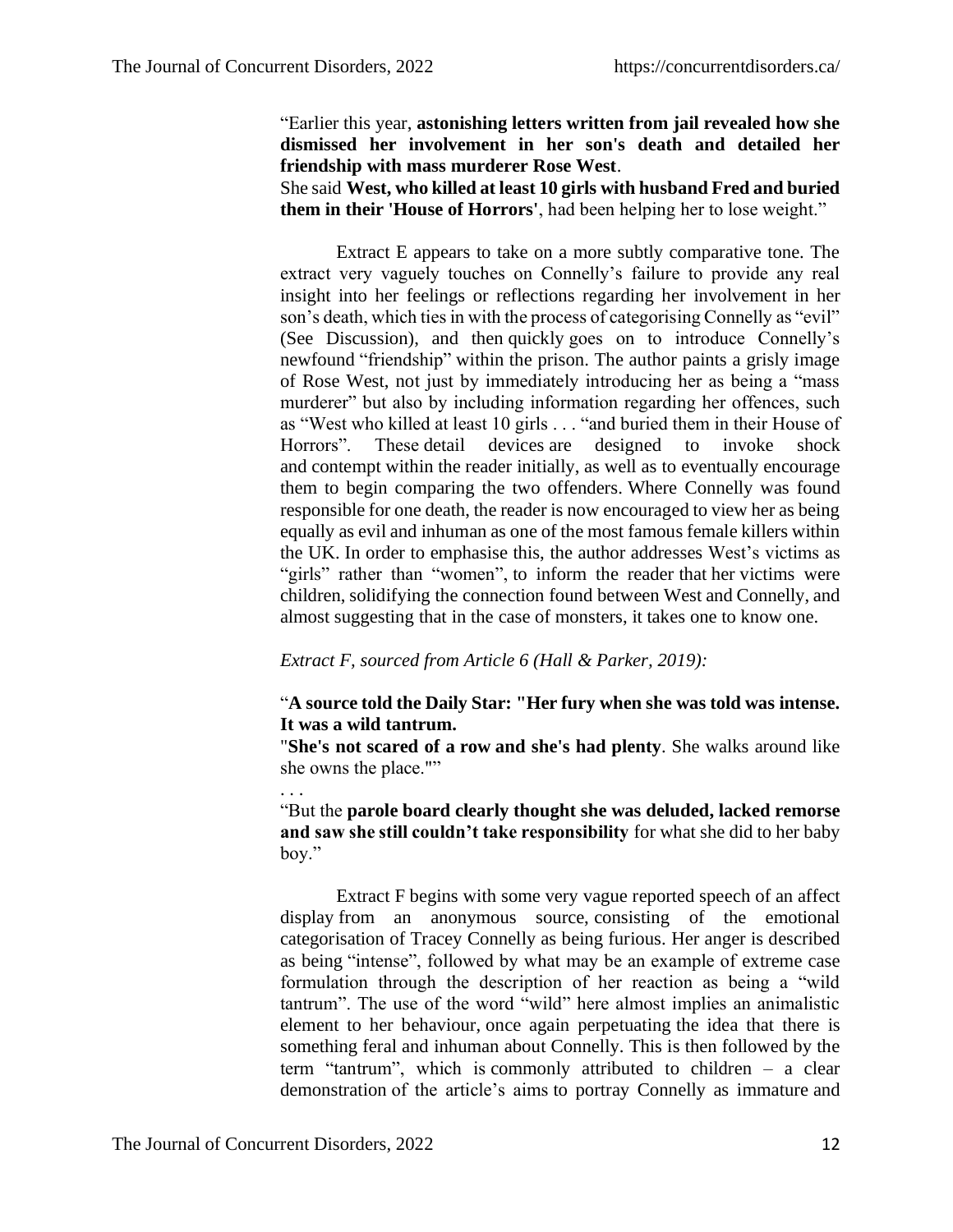therefore worthy of less respect from readers. The article goes on to paint her as an individual who rarely shies away from confrontation and remains abnormally entitled, even in incarceration. Finally, the extract acts as an animator of the discourse given by the parole board, which describes Connelly as "deluded", lacking in remorse and being unable to take responsibility for her offence. By labelling her as "deluded", any and all claims made by her are rendered invalid to the reader, and by claiming that she "couldn't take responsibility", as opposed to saying that she "wouldn't accept responsibility", the author drives home the notion that Connelly is undeniably abnormal, and therefore maybe even inhuman, because she is physically unable to take responsibility for her actions or feel remorse for them. Adding to this, the use of the term "clearly" here suggests that this description may not in fact be reported speech, but rather an assumption made by the author. This format applies a degree of pressure to the reader for consensus – it would appear that "clearly" is used here to imply that these assumptions regarding Connelly are not only true, but also extremely obvious, and therefore the reader ought to agree with them, lest they run the risk of sympathizing with or relating to the inherently "deluded" Connelly.

## **Theme 2 - Depicting Women Who Killed Their Children as Having Been "Bad Mothers" Prior to Their Offending:**

This section of the analysis examines the authors' use of discourse to paint the offenders in question as bad mothers who have always been bad mothers, through the scrutiny of their financial statuses, employment, alcohol and drug use, as well as their general life choices, in order to reinforce societal values and stereotypes usually associated with socially acceptable women. The articles which most strongly represented the presence of this theme were articles 3 (Spargo, 2020), 5 (Gammell, 2009), & 8 (Dolan & Duell, 2019).

#### *Extract G, sourced from Article 3 (Spargo, 2020):*

"**Two friends of the accused killer** told The Sun that Rachel had struggled since that death, **and her once "casual drug use" quickly escalated into a "full-blown addiction."**"

"Rachel was booked into jail and in **her first appearance in front of the judge complained about her bail being set at \$3 million.**

**"How will I be able to get any money?" asked Rachel.**

**"I don't have a job or anything."**

Prosecutors **referenced her past custody issues and drug addiction** during that appearance."

. . .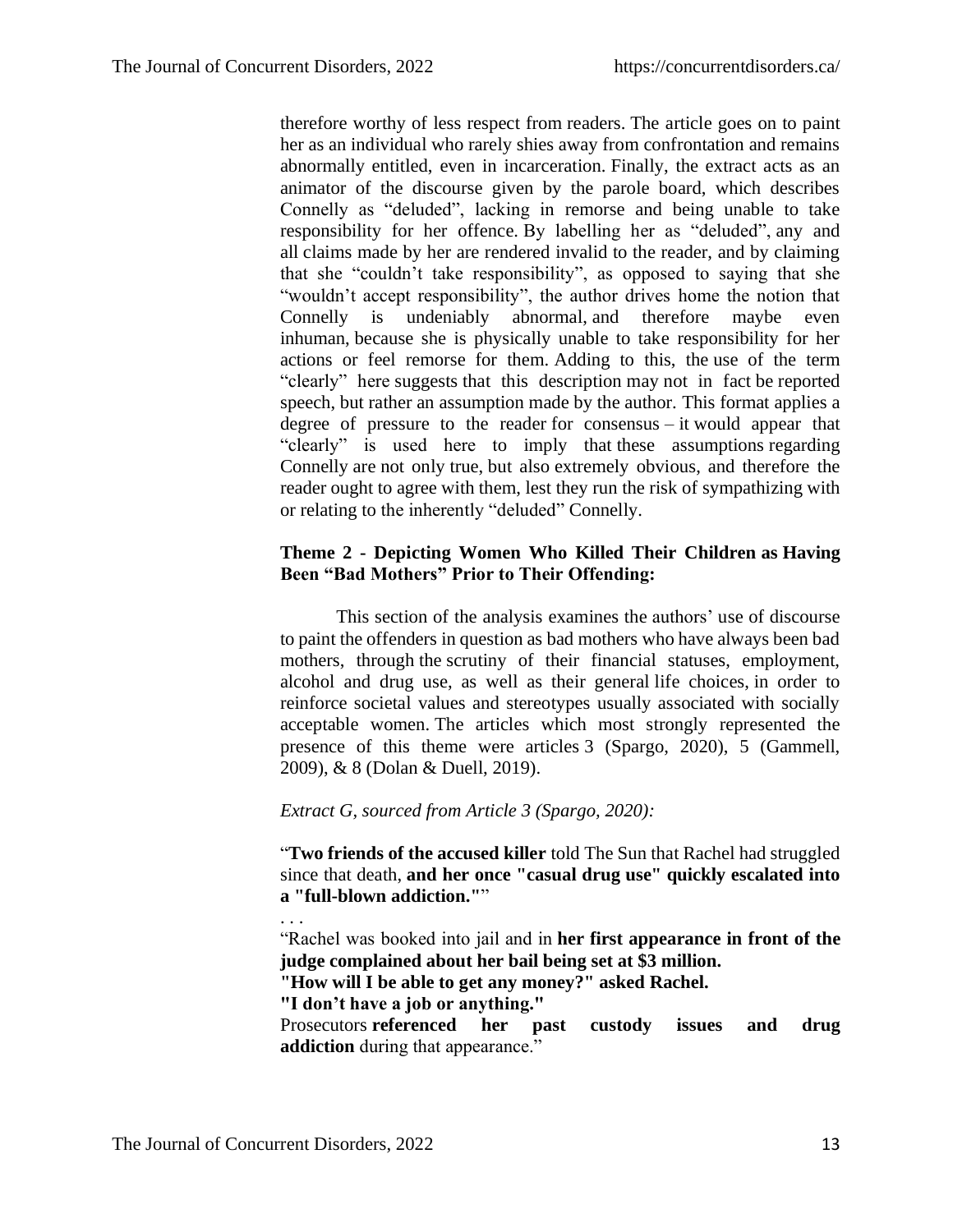Extract G begins with reported speech from not one, but two individuals who were close with Henry before her arrest, which creates a sense of consensus and reliability. The article claims that the two had described Henry's addiction to methamphetamines as starting out as "casual drug use" and then escalating into a "full-blown addiction". The idea that a mother, who is supposedly responsible for three children, would engage in "casual drug use" using hard drugs immediately conjures up an image within the reader's mind of the kind of mother that Henry was to her children. These allegations promote the idea that she was irresponsible, impulsive, immature and therefore unfit for motherhood. The idea that she was unsuccessful as a mother, in more ways than one, is reinforced further when the article utilizes reported speech from Henry herself who, during her first appearance in front of the judge, revealed that she was unemployed. This paints an unfortunate picture of Henry by depicting her as someone who failed as a mother to provide for her children prior to their deaths and did not care enough about this to seek employment, nor help for her growing drug addiction. The author then refers back to her drug use, perhaps subtly aiming to remind the reader that despite being unemployed and therefore already strapped for cash to support her children with Henry was continuing to fund her addiction somehow. This, coupled with the vague mention of her "past custody issues" implies that she has never been a model parent, as her children have been removed from her care in the past.

#### *Extract H, sourced from Article 5 (Gammell, 2019):*

"Tracey Connelly was a **self-obsessed, lazy, chain-smoking woman** who **never held down a full-time job and was more interested in alcohol and her boyfriend than her own son. Overweight and transfixed by the internet**, she spent **hours of her day** 

**searching pornography websites and playing poker online.**"

Extract H is extremely rich in discursive devices all designed to depict Connelly as being an abysmal mother even before the committal of her and her partners' offences toward her son. The article appears to categorise Connelly as being extremely selfish throughout. The author holds nothing back and begins the article by describing Connelly as "selfobsessed" and "lazy" – both of which imply a degree of selfishness that does not bode well for somebody who is responsible for children. The author then refers to her as a "chain-smoking woman", because evidently to inform the reader that she is a smoker is not enough; the use of "chainsmoking" suggests a lack of self-control and a disregard for her own personal health and hygiene – again, indicators of somebody who struggles enough to take care of themselves, let alone their children. This is followed by the claim that she "never held down a full-time job", which places emphasis on the notion that Connelly has always failed to provide for her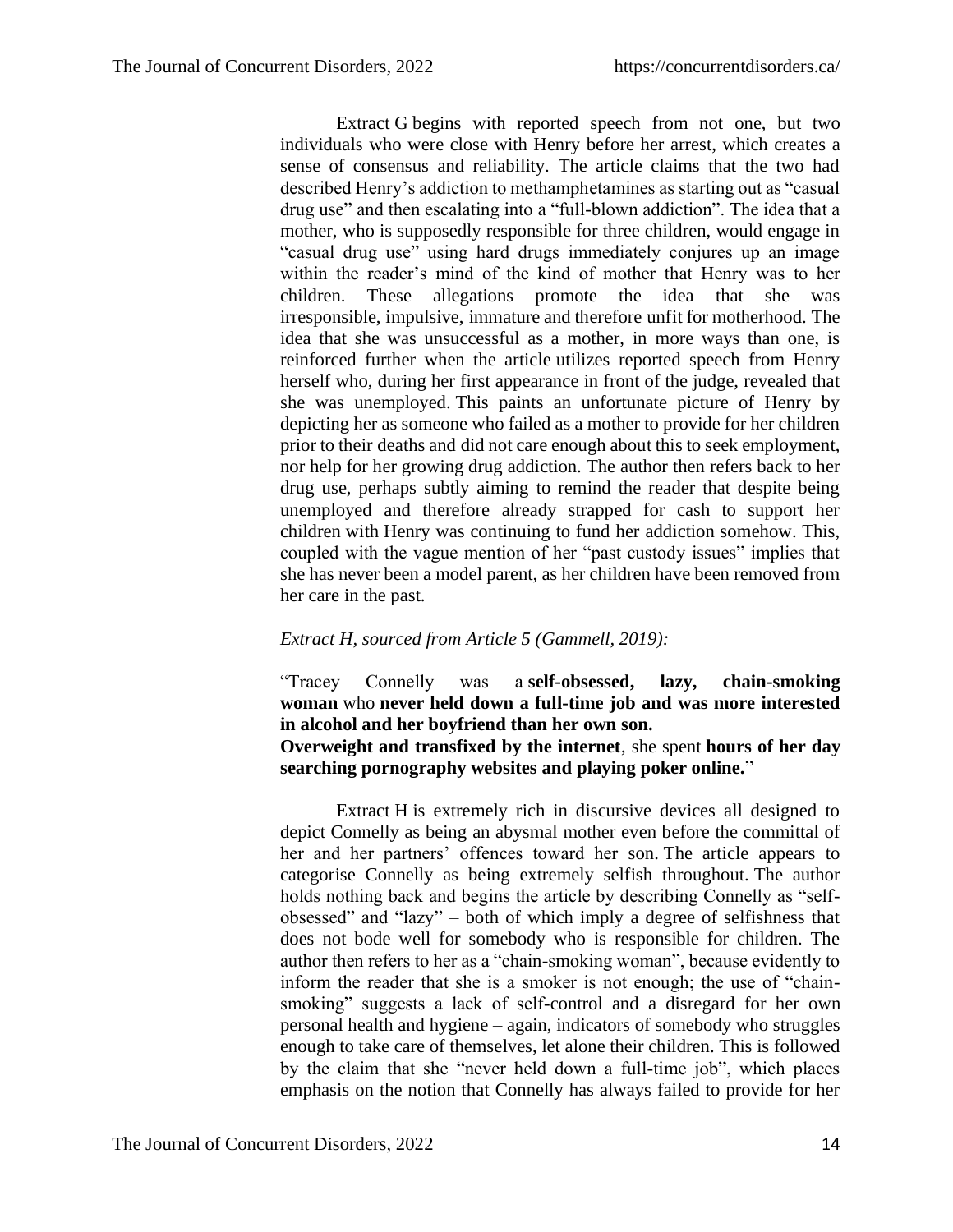. . .

children and has never been particularly bothered by this. The potential extreme case formulation that she was "more interested" in alcohol consumption than paying attention to her son portrays her as a reckless and irresponsible individual who frequently functioned under the influence of alcohol and therefore ignored and failed to meet her duties as a mother. Finally, the author goes on to describe Connelly as "overweight" and "transfixed by the internet" before providing the reader with details about the time she spent browsing pornography websites and gambling, all of which reinforces the notion that Connelly has always been lazy and selfish, and opted to make time for her own unsavoury habits instead of meeting the needs of her children, therefore perpetuating the idea that she was failing as a mother all along.

#### *Extract I, sourced from Article 8 (Dolan & Duell, 2019):*

"**Mrs Justice Yip described her actions as 'evil' and 'calculated'**, and told her: 'These were **blameless young children who were plainly vulnerable and ought to have been able to rely on their mother to protect and nurture them.'**"

"'It was all **clubbing, clubbing, clubbing. She was a bad mum and she deserves everything she gets.'**"

Extract I utilizes corroboration by using reported speech from the judge herself, who described Porton's actions as "evil" and "calculated", which links in with our first theme concerning the representation of these women as "evil" (See Discussion). More interesting than this, though, is the judge's claim that Porter's children should have been able to rely on their mother to "protect and nurture them". This quote depicts Porter as an aberration of womanhood, and as someone who has absolutely failed to fill her nurturing role as a mother but also as a woman, which is significant as it implies that Porter is being judged more harshly for her poor parenting skills than for the offence itself. Later, the article supplies the reader with reported speech from a former friend of Porton, who utilized listing to convey that Porton was frequently spending time "clubbing" away from her children, which in turn implies late nights and the probable use of recreational drugs or alcohol, all of which reinforce the idea that Porton was a poor mother to her children. This is solidified when the quote goes on to end with "She was a bad mum and she deserves everything she gets.". This is a direct indication of the way Article 8 aims to portray Porton as a bad mother, as well as encouraging the reader to agree that Louise Porton deserves suffering as penance for her crimes.

*Subtheme 2.1 – Drawing on The Offenders' Sex Lives to Suggest that Their Promiscuity Made Them Bad Mothers:*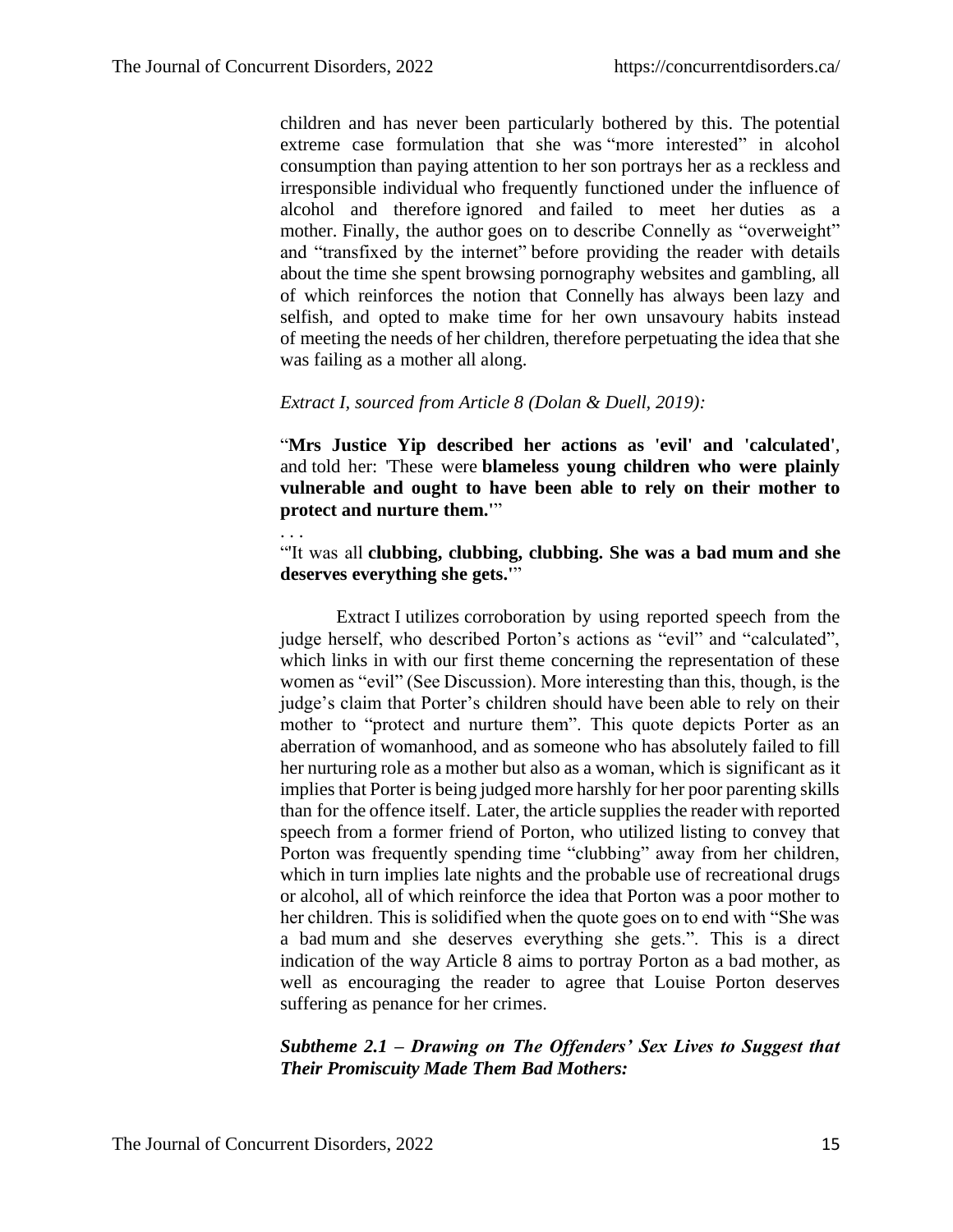This section of the analysis focuses on the authors' use of discourse to depict female offenders as promiscuous and overly sexual to deepen the public's outrage and disgust towards them as well as to reinforce societal values and stereotypes associated with socially acceptable women. The articles which most strongly represented the presence of this theme were articles 4 (Law, 2019), 7 (Davies, 2019), and 8 (Dolan & Duell, 2019).

## *Extract J, sourced from Article 4 (Law, 2019):*

"**Connelly, 35, watched porn in a drunken haze** as her 17-month-old son Peter, known as Baby P, **was tortured to death in 2007** by her lover Steven Barker and his brother Jason Owen.

The mother was jailed for a minimum of five years and then freed on licence in 2013 but later **recalled after she had been sending indecent images of herself to perverts obsessed with her notoriety.**"

Extract J begins by specifying that Tracey Connelly was watching pornography at the time of her son's death; which first of all reinforces the notion that she was a selfish and lazy mother, but this is perhaps worsened by the inference that Connelly was actively enjoying herself despite knowing that her son was being tortured to death nearby – she was aware of the cruelty taking place in her own home, and yet opted to indulge in pornography rather than step in, which suggests that not only was she aware, but she valued her own sexual gratification over the prevention of her son's abuse. The remark that follows informs the reader that Connelly had been jailed a second time after violating her parole by sending indecent images of herself to "perverts obsessed with her notoriety". This particular detail appears as though it aims to suggest to the reader that Connelly had not changed at all as a result of her first five years in jail, and continued to place more importance on her own sexual activity and gratification than following the rules of her probation and maintaining her freedom, which further reinforces the notion that she not only failed as a parent, but continued to fail to uphold her role as a respectable woman within society because she was too promiscuous.

#### *Extract K, sourced from Article 7 (Davies, 2019):*

## "**When Lexi was ill in hospital, Porton took topless photos in the hospital toilets** and was arranging **to perform sex acts for money with a man she had met through a website**, the jury heard."

Extract K is brief but informative. The author informs the reader of Porton's actions during her daughter's previous visit to hospital after another of Porton's attempts on her life. The article specifies that despite her child being hospitalised and unwell, Porton continued to make arrangements for her sex work as well as posing for indecent photos in the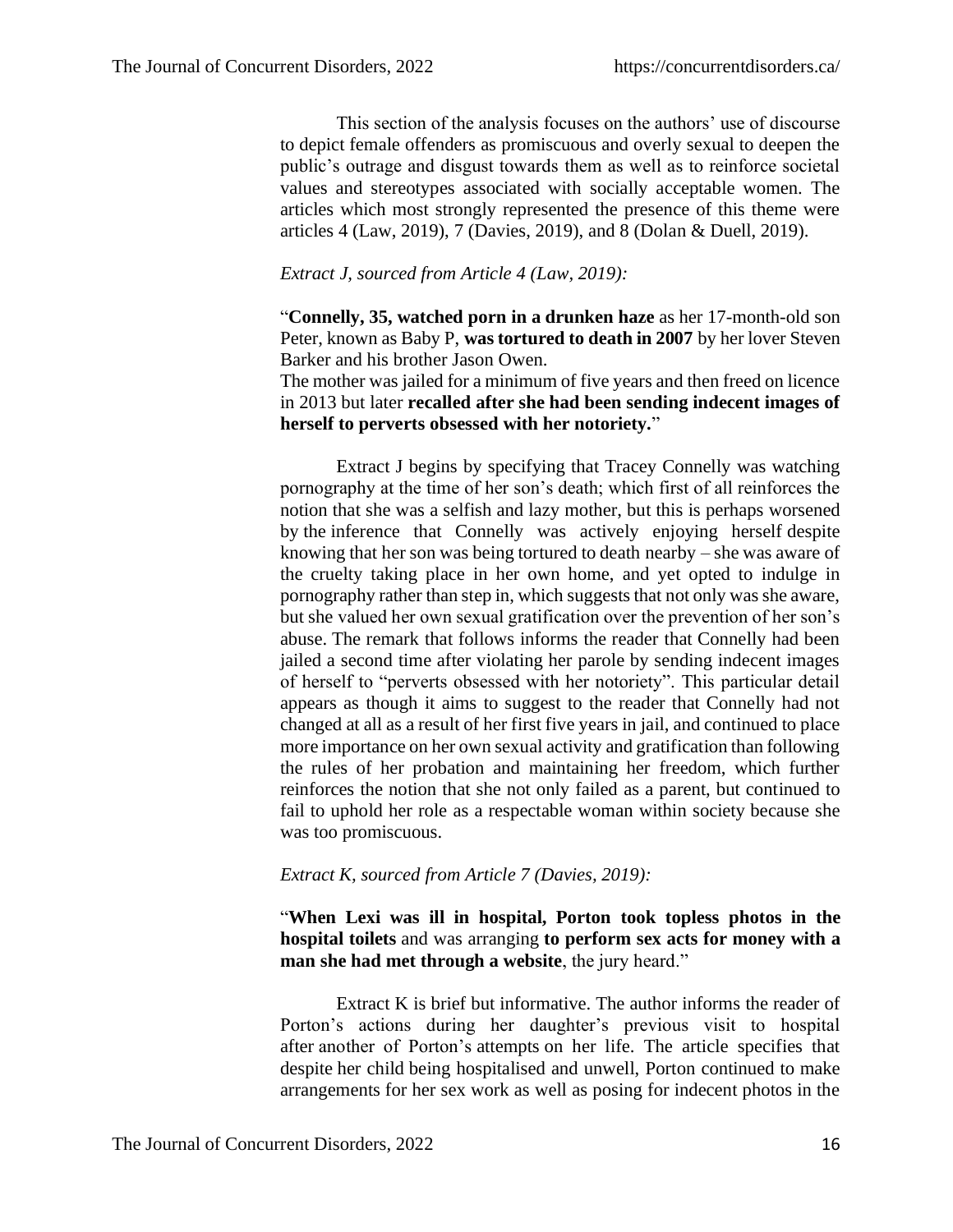. . .

hospital toilets. This information is designed to imply, similarly to in extract J, that Porton placed more value on the completion of her sex work than the wellbeing of her child, which is uncharacteristic of a respectable woman, or a nurturing mother, and implies that Porton is neither. The inclusion of the detail surrounding the location that the photos were taken in may also be designed to encourage disdain within readers by associating the imagined dirtiness of a public bathroom with Porton's sex work lifestyle.

#### *Extract L, sourced from Article 8 (Dolan & Duell, 2019):*

"**A sex-obsessed mother** was today jailed for life with a minimum term of 32 years after **suffocating her two daughters less than three weeks apart when they 'got in the way' of her sordid lifestyle.**"

"**The part-time model, who offered men she met online nude photographs or sex for cash**, had **tried to kill Lexi twice before succeeding** in January 2018."

Extract L opens by labelling Porton as a "sex-obsessed mother"; two terms which do not tend to appear together very often. This is designed to create a sense of discomfort within readers upon having to link the two. Typically, a mother's sex life should not be directly related to their status as a mother, nor should it be directly related to their children. However, in this instance, "sex-obsessed" is used in the same breath as "mother" in order to imply that Porton's active sex life negatively affects her performance as a mother, although it is not clear how. The extract then goes on to claim that Porton's children "got in the way of her sordid lifestyle". The phrase "got in the way" aims to suggest to the reader that Porton prioritized her sex life over the comfort and needs of her children, similarly to in extracts J and K. This is then followed by extreme case formulation through the use of the term "sordid", which, when used to describe something as natural as one's sex life, immediately sets the assumption that whatever Porton's sex life consisted of, it was unethical and squalid. This may be designed to act as a reinforcement of societal norms and values associated with women and promiscuity which aim to inspire disdain and judgment within the reader by suggesting that as a sex worker, she is not a respectable woman and therefore cannot also be a good mother.

#### **Discussion**

This thematic discursive analysis was concerned with exploring how psychological categories and discursive devices are used within digital media to invoke negative emotions within the reader and influence the public opinion of women responsible for causing or allowing the death of their children. Two main themes were identified as being present across the articles, each having their own subtheme.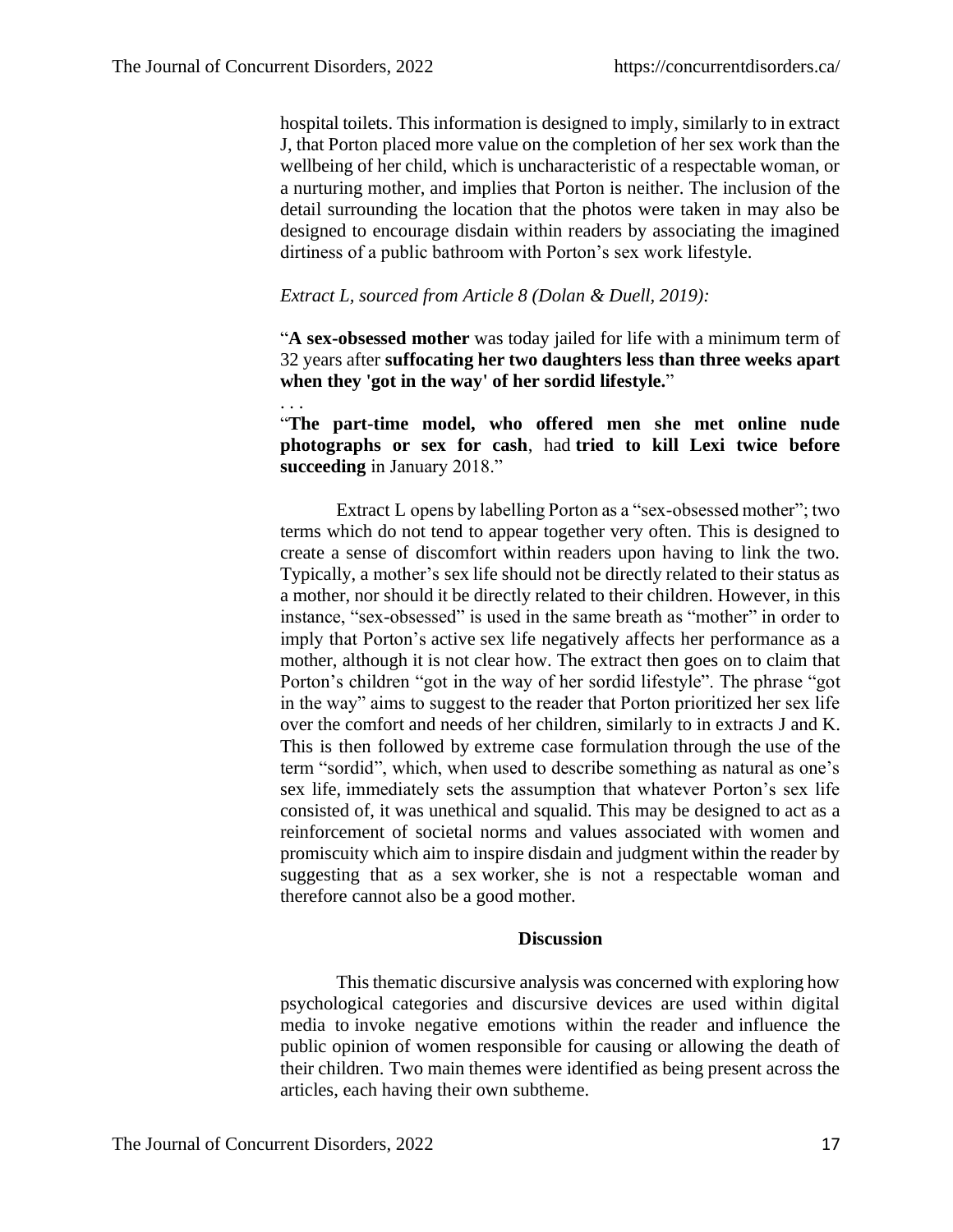The most prominent theme identified in the language across all nine of the articles was the aim to encourage public disdain and minimize the amount of sympathy felt for the offenders in question, by portraying them as "evil", and by association, heartless and lacking in remorse, through the frequent use of discursive psychology. The articles create these depictions of "evil" by invoking strong feelings of disgust, anger and hatred within the reader when reporting on the offenders themselves by including graphic, vivid or exaggerated depictions of the crimes committed (Davies, 2019; Gammell, 2009; Spargo, 2020), as well as by invoking feelings of sympathy and sadness within the reader when reporting on the impact that the offences may have had on their victims and other individuals (Davies, 2019; Spargo, 2020).

This thematic portrayal of "evil" is consistent with the findings of Berrington & Honkatukia (2002), whose paper identified the tendency within published media to portray women who offend as being unnatural, "doubly deviant" and labelling them as either "evil monsters" or "poor things", with little-to-no consideration for any other potential factors, such as freewill or other reasonings. Also consistent with these findings are the claims made by Francis and Taylor (2017) and Lonne & Parton (2014), which detailed the media's tendency to provide readers with a one-sided, uneducated perspective by demonising offenders, especially through the use of emphasis placed on the experience of child victims (DiBennardo, 2018; Wilczynski & Sinclair, 1999) and failing to report on potential causes, risk factors and methods of prevention of offending behaviours. This selective emphasis, similar to that noted by Tang (2012), negatively manipulates public opinions towards female offenders rather than detailing all of the facts and allowing readers to make judgments of their own (McManus, 1997), which could prove unethical as it can be theorised that these negative portrayals could result in offenders experiencing difficulty reintegrating after incarceration which may therefore result in recidivism (Palermo, 2009; Willis & Grace, 2008).

A similar secondary pattern which encompasses the use of discursive psychology to dehumanise and invalidate the female offenders in question was present across several articles. In order to encourage the belief that these offenders are inherently different to "normal" people, or functioning members of society these individuals were dehumanised. This is carried out through the use of dehumanising terminology, such as "monster" (O'Leary, 2020) and comparison devices used to liken the offenders in question to other notorious offenders, or "monsters" (Law, 2019), as well as downplaying any emotions or opinions the offenders may have by labelling them as "deluded" and categorising them as lacking in, or being incapable of remorse (Hall & Parker, 2019).

These findings are very much in line with the conclusions made by Easteal et al. (2015), who noted that females who offend tend to be portrayed as being either "bad" or "mad", much like the findings of Berrington & Honkatukia (2002). This implies to readers that there is no in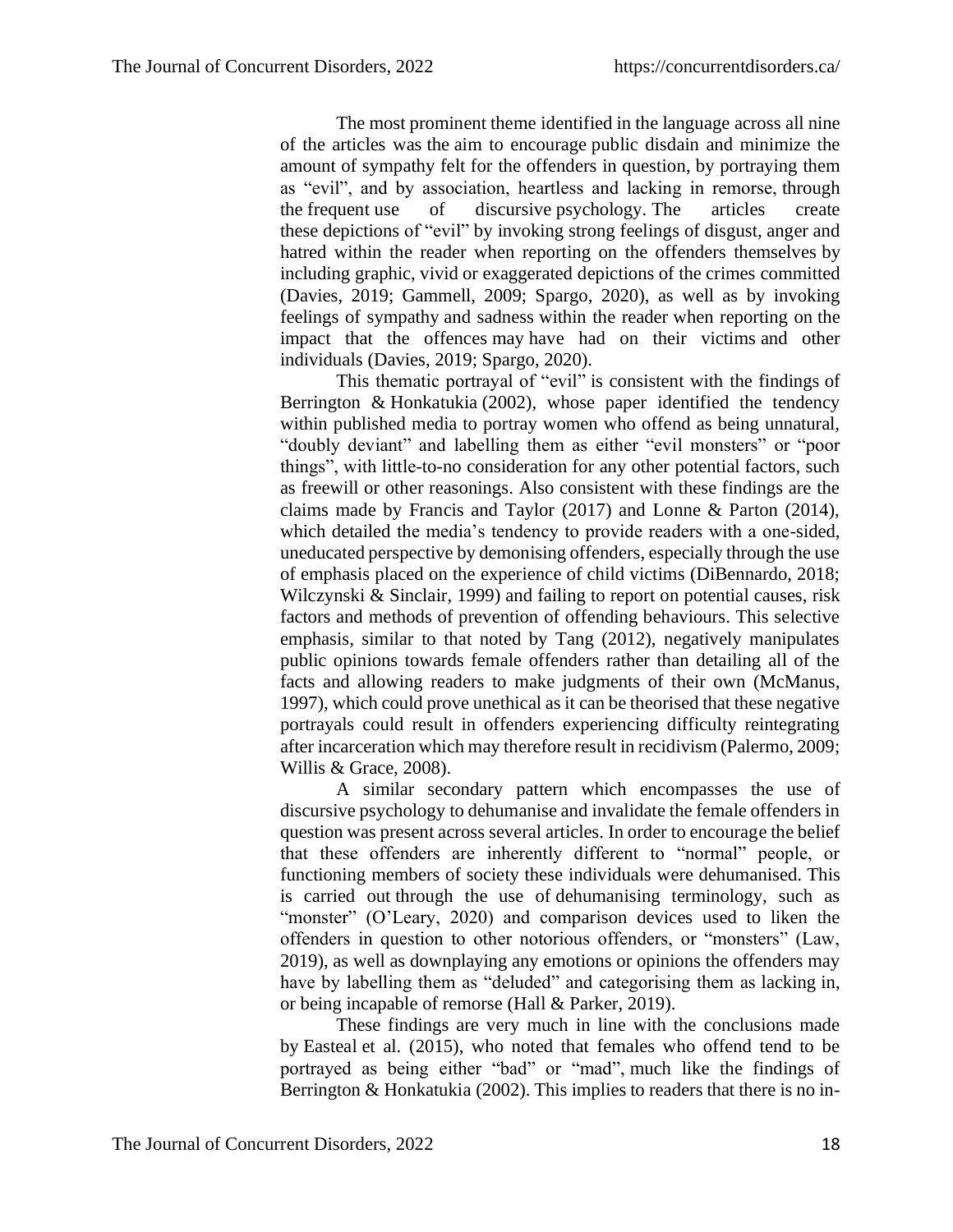between, and therefore leaves little room for readers to form an opinion outside of this bracket, which as was pointed out by McManus (1997), could be considered unethical. These findings line up as well with the claims made by Heidensohn (1991), which suggested that female offenders are portrayed as having an absence of free-will or reasoning, which is demonstrated very clearly in Extracts D, E and F, where the offenders in question are represented as being either evil monsters, or delusional individuals who are incapable of remorse and taking responsibility for their actions, therefore perpetuating the idea that women who offend are inherently and socially abnormal, and that the offences in question could only be committed by individuals who are distinctly different from the rest of us. It can be theorised that this label of abnormality could be detrimental to the offenders' rehabilitation during or after incarceration as it may aid the creation of a self-fulfilling prophecy which, as was noted by Farrell and Swigert (1978) and Schultz (2014), may in turn lead to recidivism later on.

Furthermore, a distinct pattern was identified which was very much in line with the findings of Ajzenstadt & Steinberg (1997), who noted that in Israeli newspapers, female offenders were feminized, and judged based on their expected gender role performances such as their performance as mothers and housewives. Theme 2 reveals an apparent consistency in the media's aim to portray these women who offend as bad mothers who have always been bad mothers. This is carried out through the encouragement of scrutiny of the offenders' employment, drug and alcohol habits (Gammell, 2009; Spargo, 2020), their personal hobbies (Dolan & Duell, 2019; Gammell, 2009) and even their weight (Dolan & Duell, 2019).

Through the use of extreme case formulations and carefully tailored details about their less desirable personal habits, they are categorised as being selfish and lazy individuals and aberrations of womanhood and motherhood, who have always been failures and are unfazed by this, which supports the notions put forth by Boritch (1992) and Schur (1984) that women who offend are judged more harshly for their abandonment or failure to carry out their "motherly" duties. This again puts forth a very black-and-white image of what it takes to be a female offender, by pushing this notion that not only is bad motherhood somehow related to offending, but also that it is something which has always been present in the offenders in question, as opposed to being brought on or worsened by external factors, which also suggests an ignorance of the presence of free-will and reasoning, similar to that mentioned in the work of Easteal et al. (2015), Heidensohn (1991), and Berrington and Honkatukia (2002). This failure to acknowledge the causes of offending, or even what may have caused this perceived "bad motherhood" is also consistent with the findings of Lonne and Parton (2014) and Francis and Taylor (2017) as it suggests an emphasis being placed on the demonisation of the offenders rather than covering risk factors or early indicators of these behaviours in order to better inform the public, further supporting the findings of McManus (1997) and Tang (2012) which suggest that newspapers have become more deceptive and unethical.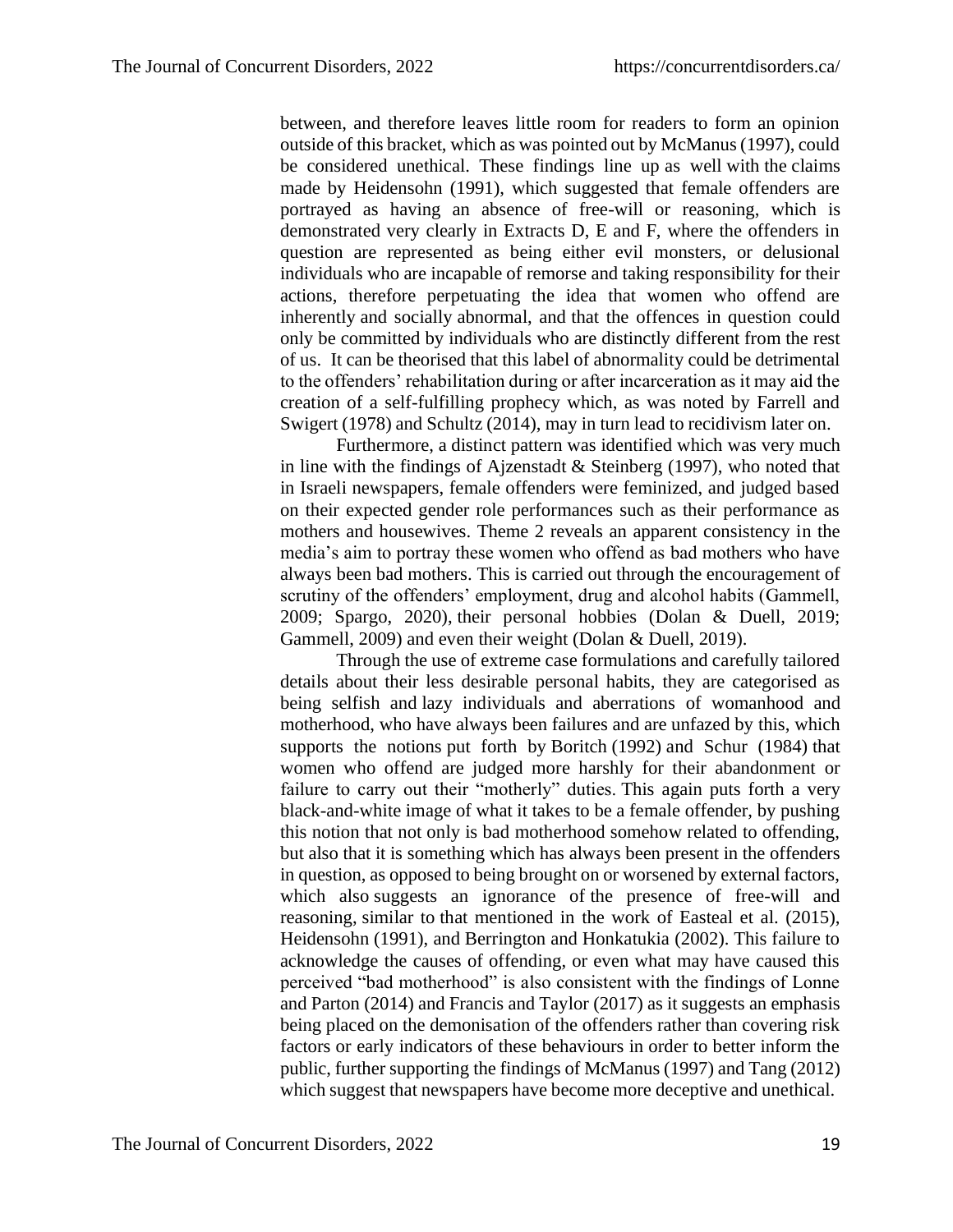Expanding upon the findings within theme 2, subtheme 2.1 refers to a pattern found within the articles involving the authors' criticism of the female offenders' sex lives to reinforce the outdated societal norm that promiscuity in women equates to bad motherhood. The extracts suggest that the women in question placed more value on their own sexual gratification than the wellbeing of their children. This ties in with the findings presented by Ajzenstadt and Steinberg (1997), with the newspaper articles feminizing women by attacking their perceived failure to adhere to their assigned roles as women and mothers. The presence of this subtheme is also supportive of the findings of researchers Boritch (1992) and Schur (1984) which suggest that women who offend are punished not only on the grounds of their violation(s) of the law but also for their deviation from their "motherly" roles. In many instances, this is carried out by describing the offenders' sex lives as though they define them as individuals.

There is also evidence of extreme case formulations when describing exactly how promiscuous the offenders are (Law, 2019). Similarly, emphasis is placed on the when and where of certain aspects of their sex lives (Davies, 2019; Dolan & Duell, 2019; Law, 2019) in order to highlight the offenders' prioritisation of their sexual gratification over the serious events taking place around them. The apparent aim of this theme overall is to imply that this level of promiscuity in women is unacceptable and suggests that there is a relationship between promiscuity and bad motherhood/womanhood, and a relationship between bad motherhood/womanhood and female offending, which strongly supports the findings of Easteal et al. (2015), whose research claimed that women who offend are perceived as true aberrations of womanhood. This constant reinstatement of the notion that these individuals are not only offenders, but aberrations of womanhood and motherhood is supportive of the claims made by Lonne & Parton (2014) which suggest an aim to demonise the offenders in question without considering the reasoning or causes of their offenses, similarly to Heidensohn's (1991) claims concerning female offenders being regarded as having an absence of free-will or moral reasoning.

#### **Limitations and Implications**

This work is discussed in light of two main limitations. Firstly, it focuses solely on written rather than broader types of media such as radio and national television broadcasting. In the future, it could be beneficial to examine the language used to describe female child-killers within spoken media to investigate how it may differ from the language used within written text. Secondly, future research in this field could benefit from a broader range of articles, as this study is concerned only with women who were found guilty of murdering their own children. It may be interesting to examine whether the discursive psychology used by the media differs in cases where the offender is a serial murderer or has killed children who are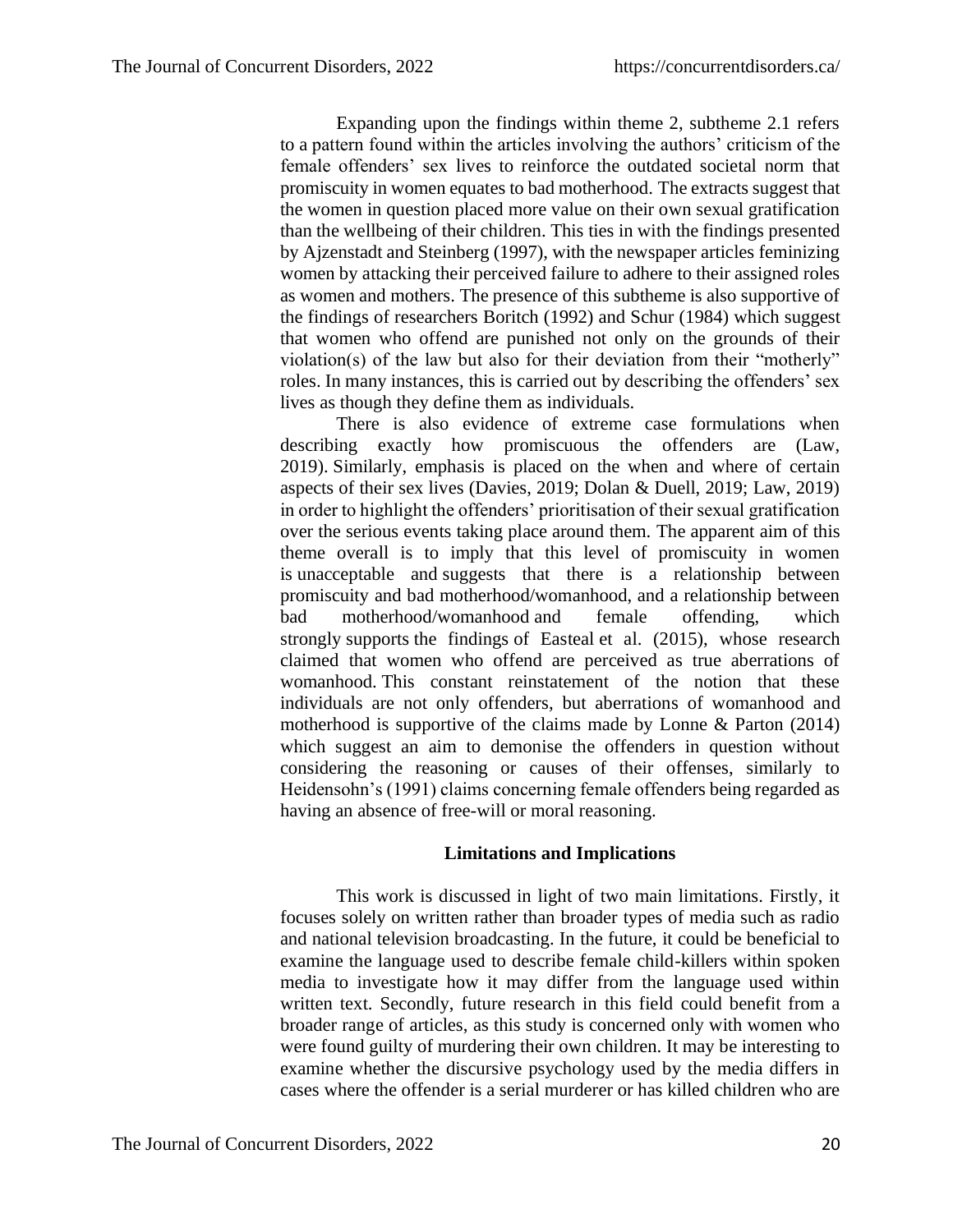not her own, as it could be theorized based on this study that those who commit serial murder, particularly against children, are likely to be attacked more harshly for deviating from their gender norms than offenders guilty of fewer crimes. Similarly, it may be interesting to analyse articles which are concerned with male child-killers to allow for a potential comparison. However, overall, this study has been highly insightful, and has revealed how potentially unethical this form of newspaper reporting may be, as it utilizes discursive devices and psychological categories to manipulate and negatively skew the public opinion of certain individuals which could in turn negatively impact the offenders' experience of attempting to obtain rehabilitation and re-enter society in the future (Malinen et al., 2012; Palermo, 2009; Schultz, 2014; Willis & Grace, 2008). Therefore, this research could have practical applications in the future as it could support an argument for placing limitations on the language and discursive devices used within mainstream media reporting, in order to prevent further deception (McManus, 1997) and jeopardizing the lives and careers of those reported on in the future (Matusitz & Breen, 2007).

#### **Conclusion**

In conclusion, it is clear there is an abundance of discursive psychology present within digitised media articles surrounding female child-killers. Numerous discursive devices and psychological categories are utilised to invoke negative emotions within readers and therefore negatively shape their views surrounding the individuals in question by not only detailing the offences they have committed, but also by attacking their personal and sex lives, and encouraging judgment of the ways in which they have apparently failed to fulfil their expected gender roles. The findings produced within this piece of research may have implications regarding the future of mainstream media reporting, as they suggest excessive use of linguistic features within digital newspapers to create extreme negative representations of women who offend. This is unethical as it can be theorised that these extreme negative portrayals could potentially be detrimental to the offenders' future reformation and rehabilitation.

#### **Positional Statement**

This research was conducted at a University within the United Kingdom, of which the lead author, KH, was a final year undergraduate student of forensic psychology. LW is a lecturer in forensic psychology and was the lead author's supervisor. During all stages of the research and data analysis, the authors acknowledge their position within this area of research and do not believe that any methodological decisions or results were affected by this.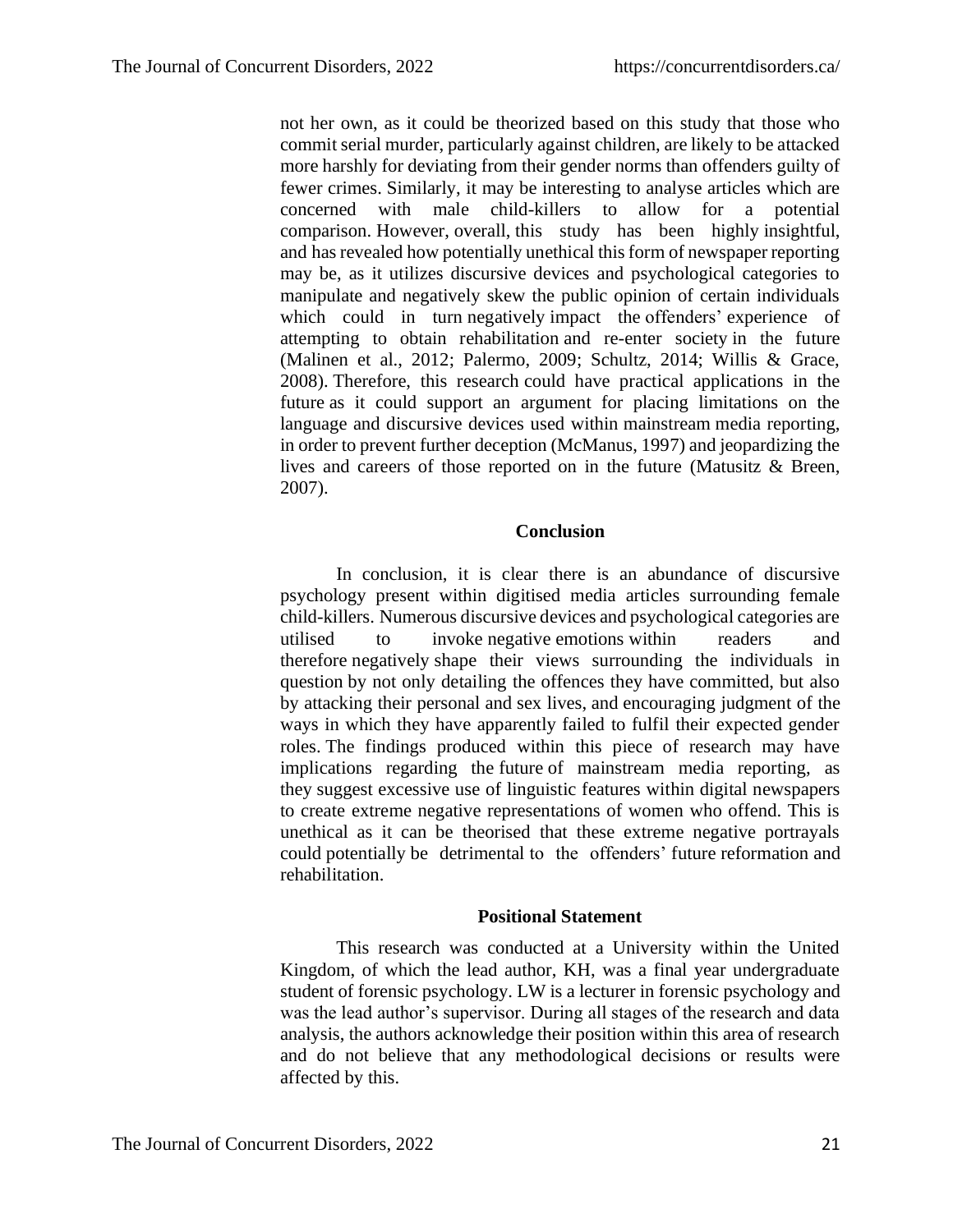## **Funding**

None.

## **Availability of data and material**

The data that support the findings of this study are available from the corresponding author upon reasonable request.

## **Personnel Role Responsibilities** Kessia Harris Principal Investigator Responsible for all studyrelated issues Joanna Adhikari Co-Investigator Study design Louise Wallace Co-Investigator Study design and final review

## **Author's contributions**

## **Conflict of Interest**

No conflicts of interest have been reported.

## **Informed Consent**

This research did not involve human experimentation therefore informed consent was not reported.

## **Ethics Approval**

This research was approved by the University of Derby: College of Health, Psychology, and Social Care Ethics Committee on the 4th of December 2020. The procedures used in this study adhere to the tenets of the Declaration of Helsinki.

#### **References**

- Ajzenstadt, M., & Steinberg, O. (1997). The feminization of the female offender: Israeli newspaper reports of crimes committed by women. *Women & Criminal Justice*, *8*(4), 57- 77.
- Augoustinos, M., Hastie, B., & Wright, M. (2011). Apologizing for historical injustice: Emotion, truth and identity in political discourse. *Discourse & Society*, *22*(5), 507-531.
- Berrington, E., & Honkatukia, P. (2002). An evil monster and a poor thing: Female violence in the media. *Journal of Scandinavian studies in Criminology and Crime Prevention*, *3*(1), 50-72.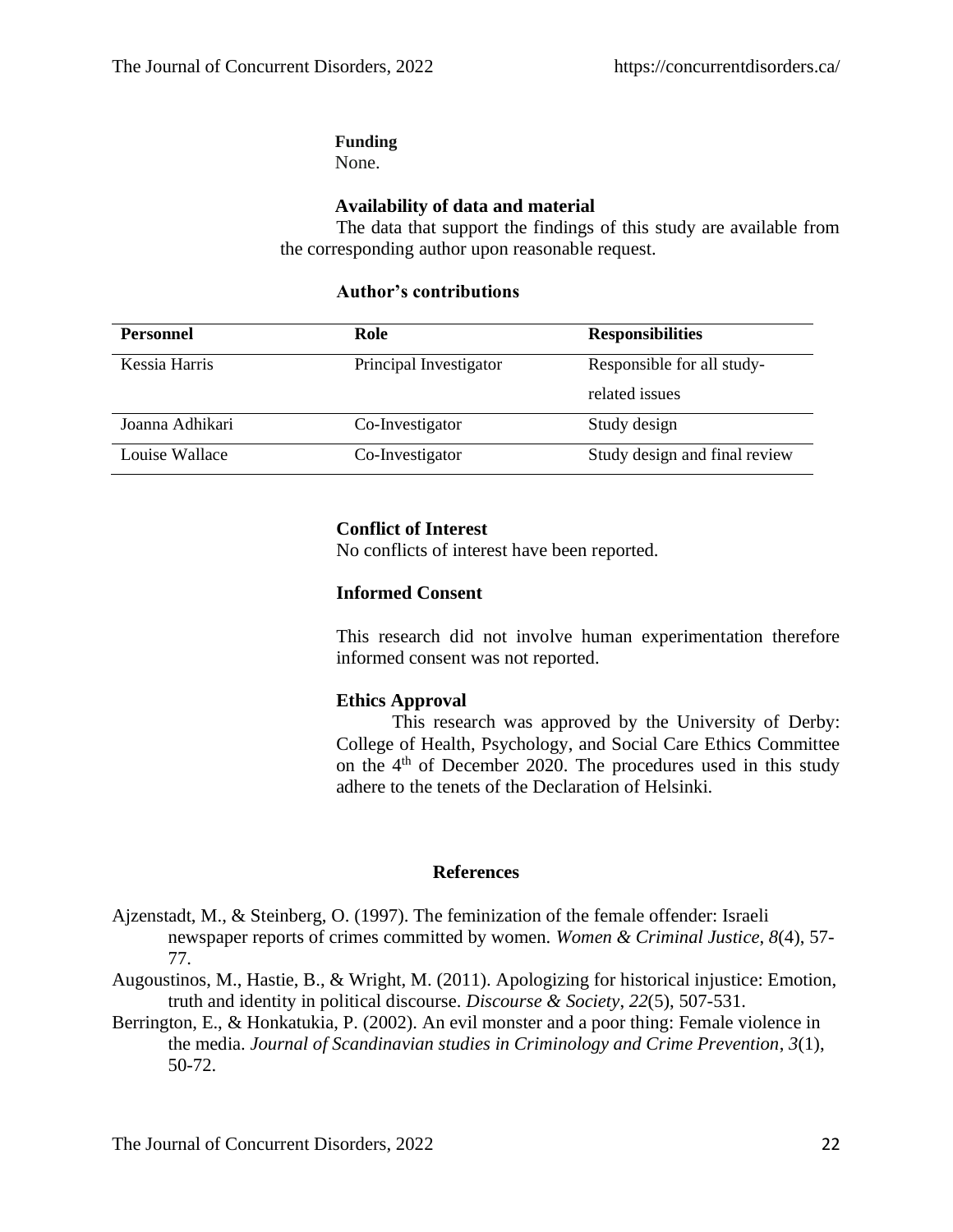- Björninen, S., Hatavara, M., & Mäkelä, M. (2020). Narrative as social action: a narratological approach to story, discourse and positioning in political storytelling. *International Journal of Social Research Methodology*, *23*(4), 437-449.
- Boritch, H. (1992). Gender and criminal court outcomes: An historical analysis. *Criminology*, *30*(3), 293-326.
- Brennan, P. K., & Vandenberg, A. L. (2009). Depictions of female offenders in front-page newspaper stories: The importance of race/ethnicity.
- Breeze, R. (2019). Emotion in politics: Affective-discursive practices in UKIP and Labour. *Discourse & Society*, *30*(1), 24-43.
- Chiluwa, I., & Ifukor, P. (2015). 'War against our Children': Stance and evaluation in# BringBackOurGirls campaign discourse on Twitter and Facebook. *Discourse & Society*, *26*(3), 267-296.
- Davies, C. (2019, Aug 2). 'Woman jailed for murdering daughters who 'got in way' of love life'. *The Guardian.* Available at: [https://www.theguardian.com/uk](https://www.theguardian.com/uk-news/2019/aug/02/louise-porton-jailed-for-life-for-murdering-young-daughters)[news/2019/aug/02/louise-porton-jailed-for-life-for-murdering-young-daughters](https://www.theguardian.com/uk-news/2019/aug/02/louise-porton-jailed-for-life-for-murdering-young-daughters)
- De Goede, M. (1996). Ideology in the US welfare debate: Neo-liberal representations of poverty. *Discourse & Society*, *7*(3), 317-357.
- DiBennardo, R. A. (2018). Ideal victims and monstrous offenders: How the news media represent sexual predators. *Socius*, *4*, 2378023118802512.
- Dolan, A., & Duell, M. (2019, Aug 2). ''You squeezed the life out of your daughters': Judge condemns 'sinister', prostitute, 23, who suffocated her two toddler girls for 'getting in the way' of her sex work to 32 years in jail for heartless murders'. *The Daily Mail.*
- Available at: [https://www.dailymail.co.uk/news/article-7313715/Prostitute-jailed-murdering](https://www.dailymail.co.uk/news/article-7313715/Prostitute-jailed-murdering-two-young-daughters.html)[two-young-daughters.html](https://www.dailymail.co.uk/news/article-7313715/Prostitute-jailed-murdering-two-young-daughters.html)
- Easteal, P., Bartels, L., Nelson, N., & Holland, K. (2015, July). How are women who kill portrayed in newspaper media? Connections with social values and the legal system. In *Women's Studies International Forum* (Vol. 51, pp. 31-41). Pergamon.
- Edwards, D. (1999). Emotion discourse. *Culture & psychology*, *5*(3), 271-291.
- Edwards, D., & Potter, J. (1992). *Discursive psychology* (Vol. 8). Sage.
- Farrell, R. A., & Swigert, V. L. (1978). Prior offense record as a self-fulfilling prophecy. *Law and Society Review*, 437-453.
- Forman, J., Creswell, J. W., Damschroder, L., Kowalski, C. P., & Krein, S. L. (2008). Qualitative research methods: key features and insights gained from use in infection prevention research. *American Journal of Infection Control*, *36*(10), 764-771.
- Francis, B., Archer, L., Hodgen, J., Pepper, D., Taylor, B., & Travers, M. C. (2017). Exploring the relative lack of impact of research on 'ability grouping'in England: A discourse analytic account. *Cambridge Journal of Education*, *47*(1), 1-17.
- Frei, A. (2008). Media consideration of sex offenders: How community response shapes a gendered perspective.
- Gammell., C. (2009, Aug 11). 'Baby P: mother Tracey Connelly was more interested in alcohol and porn than her own son'. *The Telegraph.* Available at: [https://www.telegraph.co.uk/news/uknews/baby-p/6005312/Baby-P-mother-Tracey-](https://www.telegraph.co.uk/news/uknews/baby-p/6005312/Baby-P-mother-Tracey-Connelly-was-more-interested-in-alcohol-and-porn-than-her-son.html)[Connelly-was-more-interested-in-alcohol-and-porn-than-her-son.html](https://www.telegraph.co.uk/news/uknews/baby-p/6005312/Baby-P-mother-Tracey-Connelly-was-more-interested-in-alcohol-and-porn-than-her-son.html)
- González-Carriedo, Ricardo. "Ideologies of the press in regard to English language learners: A case study of two newspapers in Arizona." *Critical Inquiry in Language Studies* 11, no. 2 (2014): 121-149.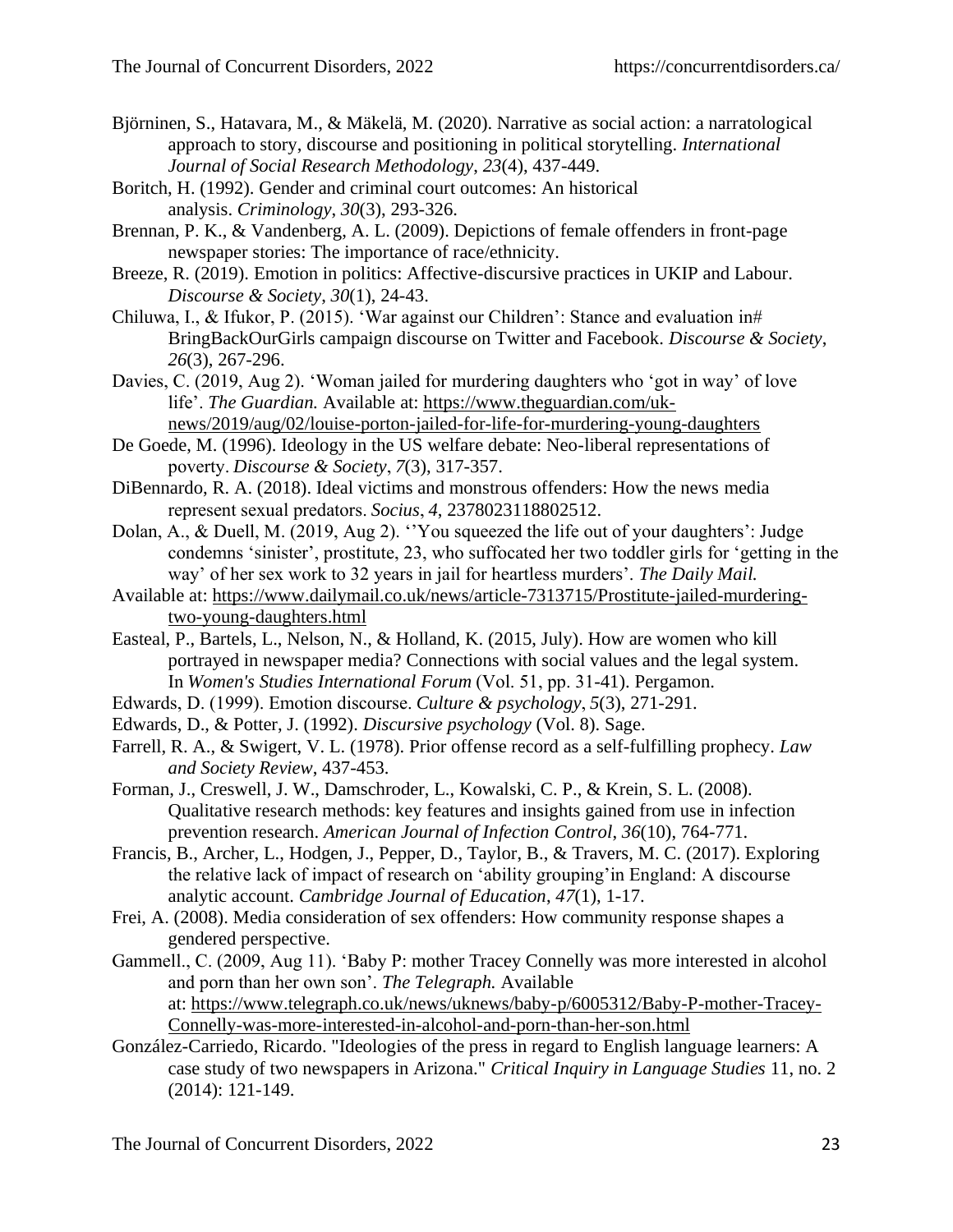- Green, M. C., & Clark, J. L. (2013). Transportation into narrative worlds: implications for entertainment media influences on tobacco use. *Addiction*, *108*(3), 477-484.
- Grosholz, J., & Kubrin, C. (2007). Crime in the news: How crimes, offenders and victims are portrayed in the media. *Journal of Criminal Justice and Popular Culture*, *14*, 59-83.
- Habib, S., Adelman, L., Leidner, B., Pasha, S., & Sibii, R. (2020). Perpetrator religion and perceiver's political ideology affect processing and communication of media reports of violence. *Social Psychology*, *51*(1), 63.
- Hall, D., & Parker, N. (2019, Dec 8). 'THROW AWAY THE KEY Baby P's evil mum Tracey Connelly throws 'wild tantrum' after plea for Xmas release is rejected'. *The Sun.* Available at: [https://www.thesun.co.uk/news/10508939/baby-p-mum-tracey](https://www.thesun.co.uk/news/10508939/baby-p-mum-tracey-connelly-wild-tantrum-xmas-release-rejected/)[connelly-wild-tantrum-xmas-release-rejected/](https://www.thesun.co.uk/news/10508939/baby-p-mum-tracey-connelly-wild-tantrum-xmas-release-rejected/)
- Heidensohn, F. (2000). Women and violence: myths and reality in the 21st century.
- Heidensohn, F. M. (1991). Women as perpetrators and victims of crime. *The British Journal of Psychiatry*, *158*(S10), 50-54.
- Law, S. (2019, Feb 24). 'Baby P's monster mother Tracey Connelly 'boasts of finding new love with an insurance salesman' and hopes to 'start a new life with him' when she is released from prison'. *The Daily Mail.* Available at: [https://www.dailymail.co.uk/news/article-](https://www.dailymail.co.uk/news/article-6739197/Baby-Ps-monster-mother-Tracey-Connelly-boasts-finding-new-love-insurance-salesman.html)[6739197/Baby-Ps-monster-mother-Tracey-Connelly-boasts-finding-new-love-insurance](https://www.dailymail.co.uk/news/article-6739197/Baby-Ps-monster-mother-Tracey-Connelly-boasts-finding-new-love-insurance-salesman.html)[salesman.html](https://www.dailymail.co.uk/news/article-6739197/Baby-Ps-monster-mother-Tracey-Connelly-boasts-finding-new-love-insurance-salesman.html)
- Lewis, J. (2005). *Language wars: The role of media and culture in global terror and political violence*. RMIT University.
- Lonne, R., & Parton, N. (2014). Portrayals of child abuse scandals in the media in Australia and England: Impacts on practice, policy, and systems: Most media coverage distorts the public understandings of the nature of child maltreatment. *Child Abuse and Neglect*, *38*(5), 822-836.
- Malinen, S., Willis, G. M., & Johnston, L. (2014). Might informative media reporting of sexual offending influence community members' attitudes towards sex offenders?. *Psychology, Crime & Law*, *20*(6), 535-552.
- Matusitz, J., & Breen, G. M. (2007). Unethical consequences of pack journalism. *Global Media Journal*, *6*(11), 54-67.
- McCloskey, J. (2020, Jan 22). 'Boy, 3, tried to stop singing mom murdering sister, 1, then clawed at her as she killed him too'. *Metro.* Available at: [https://metro.co.uk/2020/01/22/mother-sang-lullabies-two-toddlers-baby-sat](https://metro.co.uk/2020/01/22/mother-sang-lullabies-two-toddlers-baby-sat-smothered-12104545/)[smothered-12104545/](https://metro.co.uk/2020/01/22/mother-sang-lullabies-two-toddlers-baby-sat-smothered-12104545/)
- McManus, J. H. (1997). Who's responsible for journalism?. *Journal of Mass Media Ethics*, *12*(1), 5-17.
- Nabi, R. L. (2017). Emotion in media persuasion. *The International Encyclopedia of Media Effects*, 1-8.
- Naskar, D., Singh, S. R., Kumar, D., Nandi, S., & Rivaherrera, E. O. D. L. (2020). Emotion dynamics of public opinions on twitter. *ACM Transactions on Information Systems (TOIS)*, *38*(2), 1-24.
- O'Leary, A. (2020, Jan 22). 'Monster mum who admits to killing three kids sang as she smothered them to death'. *The Daily Mirror.* Available at: [https://www.mirror.co.uk/news/us-news/monster-mum-who-admits-killing-](https://www.mirror.co.uk/news/us-news/monster-mum-who-admits-killing-21333373)[21333373](https://www.mirror.co.uk/news/us-news/monster-mum-who-admits-killing-21333373)